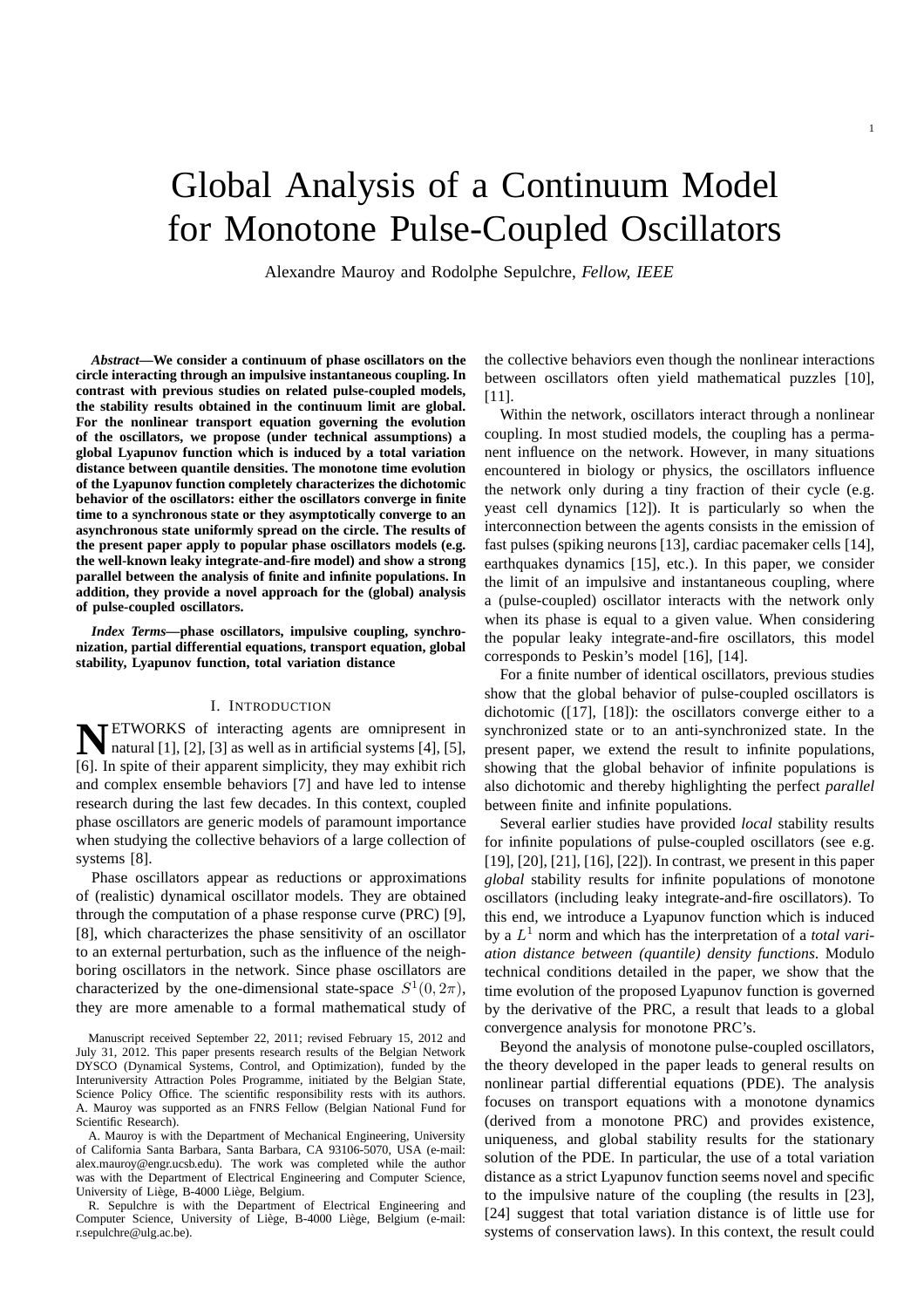potentially open new avenues to connect the monotonicity property of an infinite dimensional system to its stability properties.

The paper is organized as follows. In Section II, we derive the transport PDE for the continuum of pulse-coupled oscillators from the original model of pulse-coupled integrate-andfire oscillators (Peskin's model). Section III presents numerical experiments showing that the continuum model is characterized by a dichotomic behavior. In addition, existence and uniqueness results are obtained for the stationary solution of the PDE. In Section IV, a strict Lyapunov function is proposed, which is inspired from our previous work [17] on finite populations. In Section V, we perform the convergence analysis of populations of monotone oscillators. The parallel between finite and infinite populations, as well as the application of the results to general models of oscillators, are discussed in Section VI. Finally, the paper closes with some concluding remarks in Section VII.

# II. A PHASE DENSITY EQUATION FOR PULSE-COUPLED OSCILLATORS

In this section, we introduce the model of (monotone) integrate-and-fire oscillators with an (instantaneous) impulsive coupling. The oscillators are equivalent to phase oscillators and, in the continuum limit, they evolve according to a phase density equation. The derivation of the corresponding nonlinear PDE is standard and similar developments are found in [19], [25], [16].

### *A. Pulse-coupled integrate-and-fire oscillators*

We consider models of integrate-and-fire oscillators [26]. An integrate-and-fire oscillator is described by a scalar state variable  $x$ , which monotonically increases between the two thresholds x and  $\overline{x}$  according to the dynamics  $\dot{x} = F(x)$ ,  $F > 0$ . When the oscillator reaches the upper threshold  $\overline{x}$ , it is reset to the lower threshold  $x$  (it is said to fire).

In  $[14]$ , Peskin proposed to study the behavior of N integrate-and-fire oscillators interacting through an impulsive coupling. Whenever an oscillator fires, the state of all other oscillators is instantaneously incremented by a constant value  $K/N$ , where K is the coupling strength. The coupling is usually excitatory  $(K > 0)$  but may also be inhibitory  $(K < 0)$ . The dynamics of a pulse-coupled integrate-and-fire oscillator  $k \in \{1, \ldots, N\}$  is then given by

$$
\dot{x}_k = F(x_k) + u_k(t) \tag{1}
$$

with the coupling

$$
u_k(t) = \frac{K}{N} \sum_{\substack{j=1 \ j \neq k}}^N \sum_{l=0}^\infty \delta(t - t_l^{(j)}).
$$
 (2)

The Dirac functions  $\delta$  model the pulses which increment the state of oscillator k at the firing times  $t_l^{(j)}$  $\lambda_l^{(j)}$ , that is, when an oscillator  $j \neq k$  fires.

Peskin's model was initially proposed with the popular leaky integrate-and-fire (LIF) oscillators, characterized by the affine vector field  $F(x) = S - \gamma x, \gamma > 0$  [27]. However, the results of the present paper apply to monotone oscillators, that we define as integrate-and-fire oscillators with a monotone increasing or monotone decreasing vector field  $\left(\frac{dF}{dx}\right) > 0$ or  $dF/dx < 0$ ). The class of monotone oscillators embraces a large variety of models, including the popular LIF model.

#### *B. Phase oscillators*

Integrate-and-fire oscillators are equivalently modeled as phase oscillators if the state dynamics (1) is turned into a phase dynamics. The phase  $\theta \in S^1(0, 2\pi)$  is determined from the state  $x \in [\underline{x}, \overline{x}]$  by rescaling in such a way that  $\theta = 0$ corresponds to the low threshold  $x = \underline{x}$  — the oscillator fires at phase  $\theta = 0$  — and in such a way that a single (uncoupled) oscillator has a constant phase velocity  $\theta = \omega$ , where  $\omega$  is the natural frequency of the oscillator. This leads to the state-phase relation

$$
\theta = \omega \int_{\underline{x}}^{x} \frac{1}{F(s)} ds.
$$
 (3)

Under the influence of the coupling  $u_k(t)$ , the state dynamics (1) corresponds to the phase dynamics

$$
\dot{\theta}_k = \omega + Z(\theta_k) u_k(t) \triangleq v(\theta_k, t), \qquad (4)
$$

where the function  $Z \in C^1([0, 2\pi])$  is the infinitesimal phase response curve (PRC) of the oscillator, that is, the phase sensitivity of the oscillator to an infinitesimal perturbation [28], [9], [8]. For integrate-and-fire oscillators, the PRC has the closed-form expression (see [25])

$$
Z(\theta) = \frac{\omega}{F(x(\theta))}.
$$
 (5)

It follows from (5) that monotone oscillators are characterized by a monotone PRC:  $dF/dx > 0 \,\forall x \in [\underline{x}, \overline{x}]$  leads to  $Z' < 0$  $\forall \theta \in [0, 2\pi]$  and  $dF/dx < 0 \,\forall x \in [\underline{x}, \overline{x}]$  leads to  $Z' > 0$  $\forall \theta \in [0, 2\pi]$ , where Z' denotes the derivative of Z with respect to the phase  $\theta$ .

### *C. Phase density equation*

In the limit of a large number of  $N \to \infty$  oscillators, the infinite population is a continuum characterized by a (nonnegative, continuous) phase density function

$$
\rho(\theta, t) \in C^0([0, 2\pi] \times \mathbb{R}^+; \mathbb{R}^+)
$$

that satisfies the normalization

$$
\int_0^{2\pi} \rho(\theta, t) d\theta = 1 \quad \forall t.
$$

The quantity  $\rho(\theta, t) d\theta$  is the fraction of oscillators with a phase between  $\theta$  and  $\theta + d\theta$  at time t. The time evolution of the density obeys the well-known continuity equation

$$
\frac{\partial}{\partial t}\rho(\theta, t) = -\frac{\partial}{\partial \theta} \left[ v(\theta, t) \rho(\theta, t) \right],\tag{6}
$$

where the function

$$
v(\theta, t) \rho(\theta, t) \triangleq J(\theta, t) \tag{7}
$$

is the (nonnegative, continuous) flux  $J(\theta, t) \in C^0([0, 2\pi] \times$  $\mathbb{R}^+$ ;  $\mathbb{R}^+$ ). The quantity  $J(\theta, t)dt$  represents the fraction of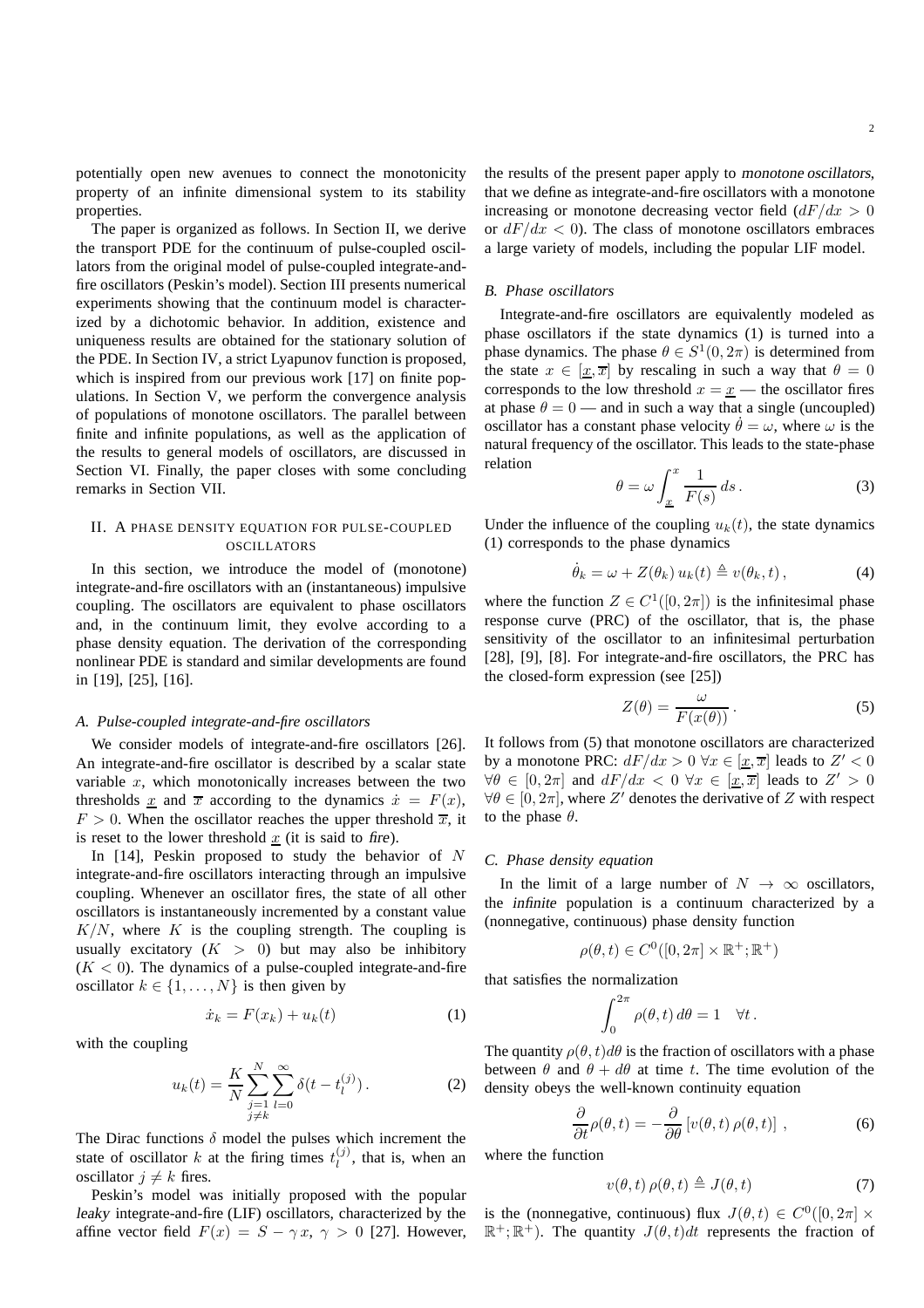oscillators flowing through phase  $\theta$  between time t and  $t+dt$ . Since the phase  $\hat{\theta}$  is defined on  $S^1(0, 2\pi) \equiv \mathbb{R} \mod 2\pi$ , the flux must satisfy the boundary conditions

$$
J(0,t) = J(2\pi, t) \triangleq J_0(t) \quad \forall t.
$$
 (8)

For the sake of simplicity, we use in the sequel the notation  $J_0$  to denote the boundary flux (8). Since the oscillators fire at phase  $\theta = 0$ ,  $J_0(t)$  is also called the firing rate of the oscillators.

# *D. Continuous impulsive coupling*

The impulsive coupling originally defined for finite populations is extended to infinite populations as follows. Since the coupling strength  $K/N$  is inversely proportional to the number of oscillators, the coupling does not increase as the number of oscillators grows: the constant  $K$  corresponds to the net influence of the whole population through the coupling, regardless of the number of oscillators. In the limit  $N \to \infty$ , the firing of each oscillator of the infinite population produces an infinitesimal spike of size  $K/N \to 0$ .

The impulsive coupling is best expressed in terms of the flux  $J_0$ . For a finite population, the oscillators crossing  $\theta = 0$  at times  $t_l^{(j)}$  $\ell_{\ell}^{(j)}$  induce a (discontinuous) flux  $J_0(t) = \frac{1}{N} \sum_j \sum_l \delta(t - t_l^{(j)})$  $\binom{1}{l}$ . In the limit  $N \rightarrow \infty$ , the influence of a single oscillator is negligible, so that comparing the flux  $J_0$  with the coupling (2) yields the coupling

$$
u(t) = K J_0(t). \tag{9}
$$

Roughly, for infinite populations, the impulsive coupling is identical for all the oscillators and *proportional to the firing rate*  $J_0$ . In addition, the coupling is a continuous-time function interpreted as an infinite sum of infinitesimal spikes that result from the uninterrupted firings of the continuum.

With the continuous impulsive coupling (9), the phase dynamics (4) is rewritten as

$$
\dot{\theta} = v(\theta, t) = \omega + Z(\theta) \, K \, J_0(t) \,. \tag{10}
$$

.

The final PDE for the continuum of pulse-coupled oscillators is derived as follows. At  $\theta = 0$ , (7) and (10) yield the relationship

$$
J_0(t) = v(0, t) \rho(0, t) = [\omega + K Z(0) J_0(t)] \rho(0, t) \quad (11)
$$

and the flux at the boundary is explicitly given by

$$
J_0(t) = \frac{\omega \rho(0, t)}{1 - K Z(0) \rho(0, t)}
$$

The continuity equation (6) thus leads to the nonlinear PDE for the density

$$
\frac{\partial \rho(\theta, t)}{\partial t} = -\omega \frac{\partial \rho(\theta, t)}{\partial \theta} - \frac{K \omega \rho(0, t)}{1 - K Z(0) \rho(0, t)} \frac{\partial}{\partial \theta} \left[ Z(\theta) \rho(\theta, t) \right].
$$
\n(12)

The boundary condition (8) is expressed in terms of density as

$$
\frac{\rho(0,t)}{1 - K Z(0) \rho(0,t)} = \frac{\rho(2\pi, t)}{1 - K Z(2\pi) \rho(2\pi, t)} \left( = \frac{J_0(t)}{\omega} \right).
$$
\n(13)

The reader will notice that, in contrast to the periodicity condition on the flux, no periodicity is assumed on the density  $\rho(\theta, t)$ . [In particular,  $\rho(0, t) \neq \rho(2\pi, t)$  if  $Z(0) \neq Z(2\pi)$ . Observe that a monotone PRC implies that  $Z(0) \neq Z(2\pi)$ .]

The density of the pulse-coupled oscillators evolves according to the nonlinear PDE (12) with the boundary condition (13). The PDE is studied in detail in the rest of the paper, with a particular attention to the case of a monotone PRC.

#### III. A DICHOTOMIC BEHAVIOR

Finite populations of pulse-coupled monotone oscillators exhibit a dichotomic behavior: they converge either toward a synchronized state or toward an anti-synchronized state (see [17], [18]). Similarly, infinite populations are characterized by a dichotomic asymptotic behavior, that depends on the coupling sign ( $K > 0$  or  $K < 0$ ) and on the derivative Z' (or equivalently  $dF/dx$ ). This remarkable behavior is described in the present section through numerical experiments and intuitive arguments, motivating the theoretical global analysis in the next sections. The actual proof of the dichotomic behavior is postponed to Section V.

## *A. Asymptotic behavior*

Without coupling  $(K = 0)$ , the last term of (12) disappears and the PDE is a standard transport equation. Its solution is a rigid translation of the initial density  $\rho(\theta, 0) = \rho_0(\theta)$ with a constant velocity  $\omega$ , that is, a traveling wave  $\rho(\theta, t) =$  $\rho_0((\theta - \omega t) \mod 2\pi)$ . In this case, any solution is periodic (with period  $2\pi/\omega$ ) and the system is marginally stable.

When the oscillators are coupled, the last term of  $(12)$ modifies the transport equation. Under the influence of the coupling, the velocity depends on both time and phase and the density is thereby "stretched" or "compressed". This is illustrated when computing the total time derivative along a characteristic curve  $\Lambda(t)$  defined by  $\Lambda = v(\Lambda(t), t)$ , that is

$$
\frac{\partial \rho}{\partial t} + \frac{\partial \rho}{\partial \theta} v(\Lambda(t), t) = \frac{d\rho}{dt} = -\rho(\Lambda(t), t) J_0(t) K Z'(\Lambda(t)),
$$
\n(14)

where (12) and (13) have been used. The total derivative shows that the density is modified on a characteristic curve whenever the PRC Z is not constant. In addition to the rigid translation, the density undergoes a nonlinear transformation, possibly leading to asymptotic convergence to a particular density function corresponding to a particular stationary organization of the oscillators.

The total derivative (14) gives clear insight that the sign of the derivative  $KZ'$  is of primary importance. In fact, the sign of K Z′ will enforce the dichotomic behavior. The condition  $K Z'(\theta) < 0$  (or  $K dF/dx > 0$ ) will be shown to enforce convergence to a *uniform flux*  $J(\theta, t) = J^*$  on  $S^1(0, 2\pi)$ . This situation, corresponding to the maximal spreading of the oscillators on the circle, is called the *asynchronous* state [19], [22] (Fig. 1). In contrast, the reverse condition  $K Z'(\theta) > 0$ (or  $K dF/dx < 0$ ) will be shown to enforce convergence to a *delta-like flux* (Fig. 2). This situation, characterized by the synchronization of all the oscillators, is the *synchronous state*. We remark that reversing the coupling sign  $(K > 0$  or  $K < 0$ ) has the same effect as reversing the monotonicity of  $Z(Z' < 0)$ or  $Z' > 0$ ).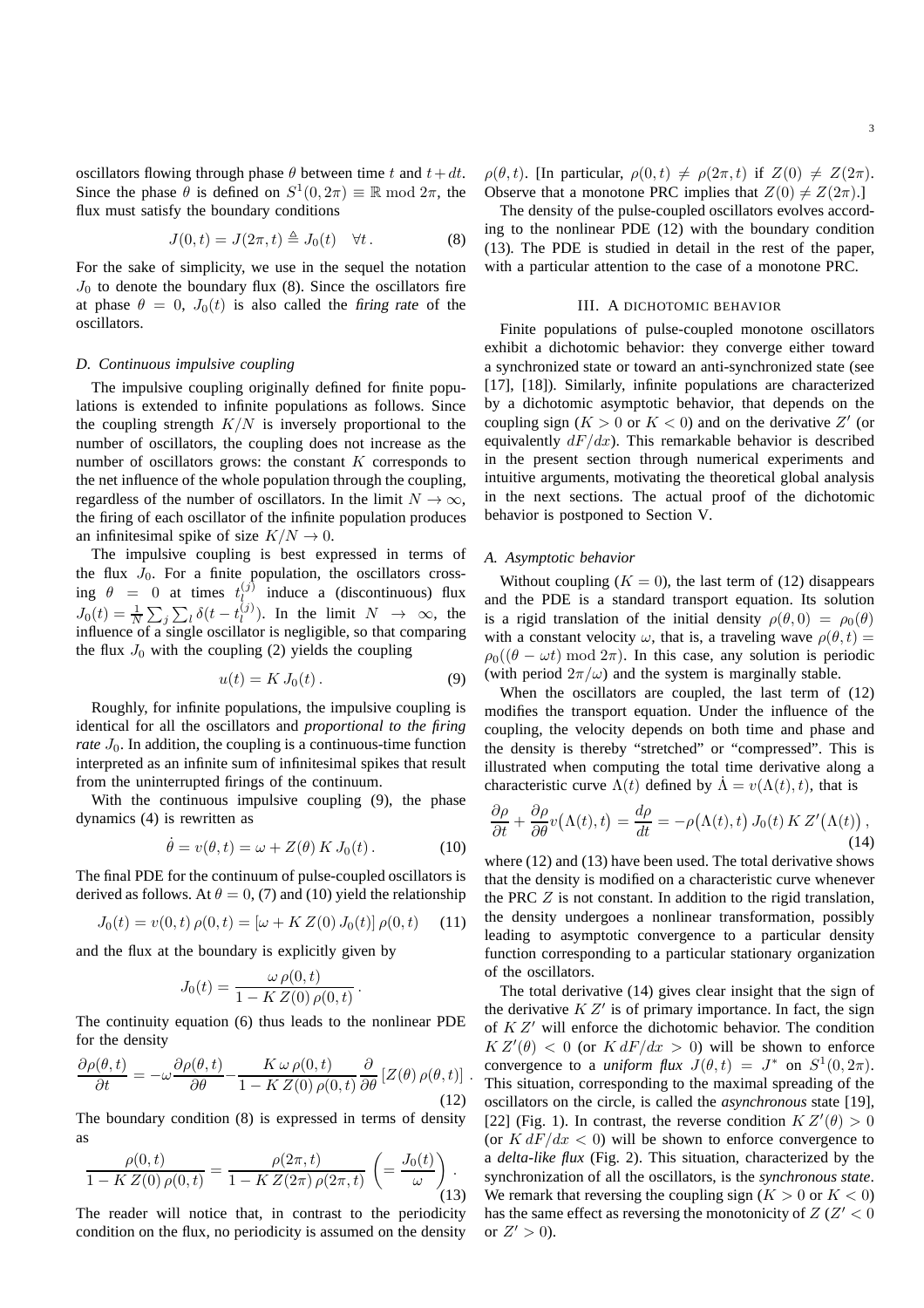

Fig. 1. When  $K Z' < 0$  (or  $K dF/dx > 0$ ), the solution converges to the asynchronous state. With the monotone LIF dynamics  $\dot{x} = 2.1 - 2x$ ,  $x \in [0, 1]$  and with an inhibitory coupling  $K = -0.1 < 0$ , the function K Z is monotone decreasing. (a) The density converges to a stationary solution  $\rho^*$ and (b) the flux  $J_0(t)$  tends to a constant value  $J^* \approx 0.53$ .



Fig. 2. When  $K Z' > 0$  (or  $K dF/dx < 0$ ), the solution converges to the synchronous state. With the same LIF dynamics as in Fig. 1, but with an excitatory coupling  $K = 0.1 > 0$ , the function  $K Z$  is monotone increasing. (a) The density converges to a synchronous solution and (b) the flux  $J_0(t)$ tends to a Dirac function.

The dichotomic asymptotic behavior is in agreement with the equivalent dichotomic behavior of finite populations: the synchronous and asynchronous states are the exact analog of the synchronous and splay states observed for finite populations. This is obvious in the case of synchronization, that occurs both for finite and infinite populations when  $K dF/dx < 0$  [18]. Asynchronous state and splay state are also equivalent behaviors, that both occur when  $K dF/dx > 0$ [17]. They are both anti-synchronized behaviors, for which the oscillators evenly spread over the circle  $S^1(0, 2\pi)$ .

#### *B. Stationary asynchronous state*

We will now characterize the stationary solution of the PDE (6), i.e. the asynchronous state corresponding to a constant flux  $J(\theta, t) = J^*$ . From (7), the stationary density must satisfy

$$
\rho^*(\theta) = \frac{J^*}{\omega + K Z(\theta) J^*}.
$$
\n(15)

The stationary asynchronous state thus exists if there exists a value  $J^* > 0$  so that the stationary density is nonnegative and bounded

$$
0 \le \frac{J^*}{\omega + K Z(\theta) J^*} < \infty \,, \quad \forall \theta \in [0, 2\pi] \,, \tag{16}
$$

and normalized

$$
\int_0^{2\pi} \frac{J^*}{\omega + K Z(\theta) J^*} d\theta = 1.
$$
 (17)

The condition (16) and the continuity of  $Z$  imply that the stationary density is continuous on  $[0, 2\pi]$ .

For finite populations, the equivalent stationary splay state is a phase-locked configuration: at each firing, the  $N$  oscillators are characterized by constant phases

 $\mathbf{\Theta}^* = (\theta_1^*, \cdots, \theta_{N-1}^*, \theta_N^* = 2\pi)$  and fire at a constant rate. In particular, the value  $2\pi - \theta_{N-1}^*$  is related to the firing rate and is well-approximated by the stationary flux  $J^*$  when  $N \gg 1$ .

The following proposition gives necessary and sufficient conditions to ensure the existence and uniqueness of a stationary solution  $\rho^* \in C^0([0, 2\pi]; \mathbb{R}^+).$ 

**Proposition 1.** *A stationary flux* J <sup>∗</sup> > 0 *satisfying the conditions (16) and (17) exists if and only if the inequality*

$$
\lim_{\substack{s \to r \\ s > r}} \int_0^{2\pi} \frac{1}{K Z(\theta) + s} \, d\theta > 1 \tag{18}
$$

*is satisfied with*

$$
r \triangleq \begin{cases} 0 & \text{if } K Z(\theta) \ge 0 \quad \forall \theta \in [0, 2\pi], \\ \left| \min_{\theta \in [0, 2\pi]} \left( K Z(\theta) \right) \right| & otherwise. \end{cases}
$$

*Moreover, the solution is unique when it exists.*

*Proof:* Inequality (16) implies that the velocity  $\omega$  +  $KZ(\theta)J^*$  is strictly positive, so that

$$
J^* \in \mathcal{J} \triangleq \left(0, \lim_{\substack{s \to r \\ s>r}} \frac{\omega}{s}\right).
$$

The function

$$
W(J) = \int_0^{2\pi} \frac{J}{\omega + K Z(\theta)J} d\theta
$$

satisfies  $W(0) = 0$ , is continuous on  $\mathcal{J}$ , and is strictly increasing on  $\mathcal J$  since

$$
\frac{dW}{dJ} = \int_0^{2\pi} \frac{\omega}{\left[\omega + K Z(\theta)J\right]^2} d\theta > 0 \quad \forall J \in \mathcal{J}.
$$

As a consequence, the equation  $W(J) = 1$ , which is equivalent to condition (17), has a (unique) solution  $J^* \in \mathcal{J}$  if and only if

$$
\lim_{\substack{s \to r \\ s>r}} W(\omega/s) = \lim_{\substack{s \to r \\ s>r}} \int_0^{2\pi} \frac{1}{K Z(\theta) + s} d\theta > 1,
$$

which concludes the proof.

Proposition 1 implies that the coupling constant  $K$  must be bounded. For integrate-and-fire oscillators, the bounds on the coupling constant are computed analytically and are given in the following corollary.

**Corollary 1.** For integrate-and-fire dynamics  $\dot{x} = F(x)$ , a *stationary flux* J <sup>∗</sup> > 0 *fulfilling the conditions (16) and (17) exists if the coupling constant satisfies*

$$
\lim_{\substack{s \to F_{\min} \\ s < F_{\min}}} \int_{\underline{x}}^{\overline{x}} \frac{s}{s - F(x)} dx < K < \overline{x} - \underline{x},\tag{19}
$$

*with*  $F_{\min} = \min_{x \in [\underline{x}, \overline{x}]} (F(x)).$ 

*Proof:* If the coupling is excitatory  $(K > 0)$ , it follows from (5) that  $K Z(\theta) \geq 0 \ \forall \theta \in [0, 2\pi]$ , so that  $r = 0$ . Then, the condition (18) of Proposition 1 can be rewritten as

$$
\int_0^{2\pi} \frac{1}{K Z(\theta)} d\theta = \int_0^{2\pi} \frac{F(x(\theta))}{K \omega} d\theta = \int_{\underline{x}}^{\overline{x}} \frac{1}{K} dx > 1
$$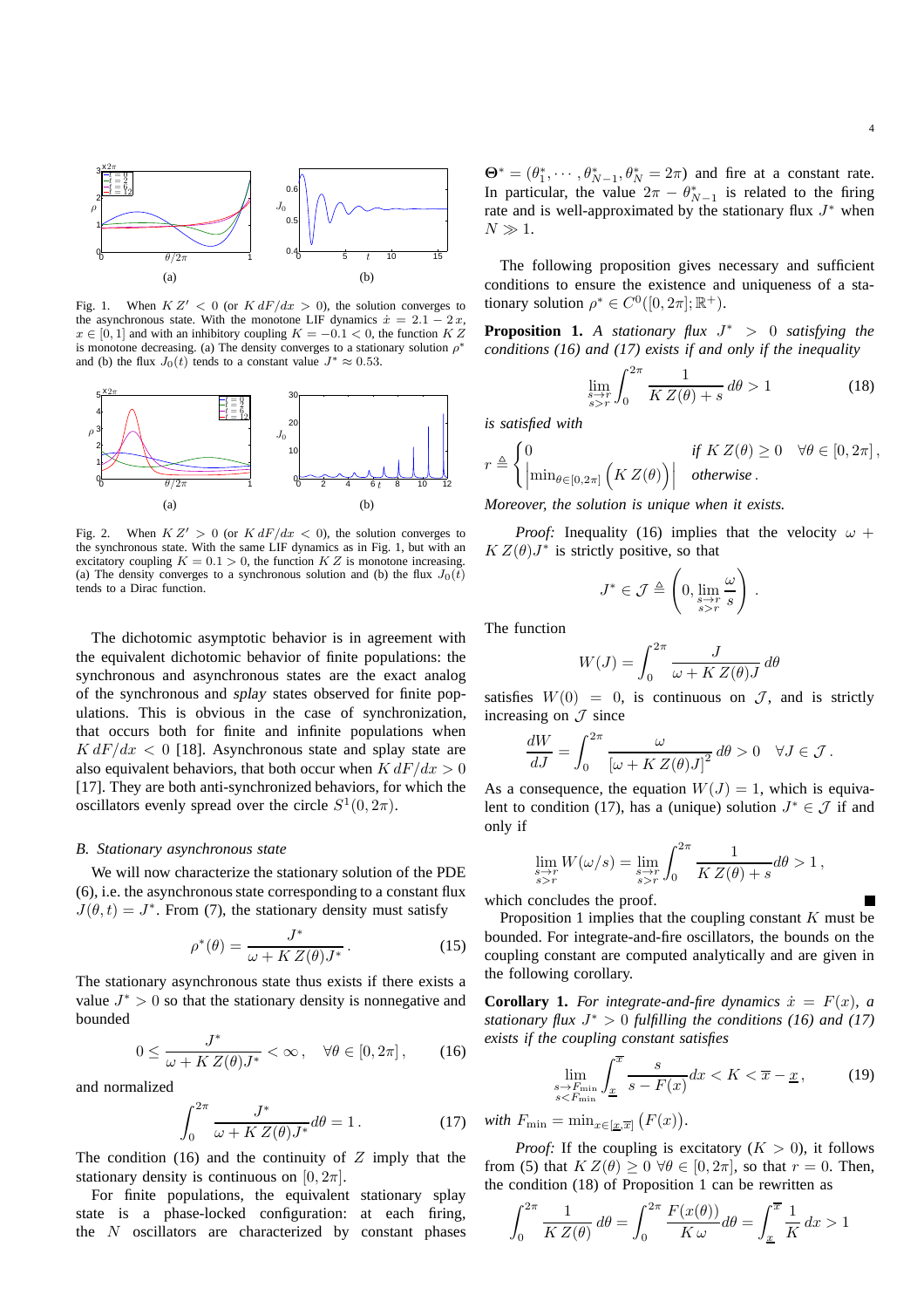given (3), or equivalently

$$
K < \overline{x} - \underline{x} \tag{20}
$$

If the coupling is inhibitory  $(K < 0)$ , it follows from (5) that  $r = -K\omega/F_{\text{min}}$ . Then, the condition (18) of Proposition 1 is rewritten as

$$
\lim_{\substack{s \to r \\ s > r}} \int_0^{2\pi} \frac{1}{K Z(\theta) + s} d\theta = \lim_{\substack{s \to F_{\min} \\ s < F_{\min}}} \int_0^{2\pi} \frac{1}{\frac{K \omega}{F(x(\theta))} - \frac{K \omega}{s}} d\theta
$$

$$
= \lim_{\substack{s \to F_{\min} \\ s < F_{\min}}} \int_{\underline{x}}^{\overline{x}} \frac{1}{K} \frac{1}{1 - \frac{F(x)}{s}} dx > 1
$$

and we obtain the lower bound  $(19)$  on K.

Condition (20) is easy to interpret in the case of finite populations: it is a necessary condition for the existence of a stationary phase-locked configuration. Since the average state difference between N oscillators is  $(\overline{x} - \underline{x})/N$ , a coupling strength  $K > \overline{x} - \underline{x}$  yields an "avalanche" phenomenon igniting a chain reaction of firings. In this situation, a phaselocked behavior of N distinct oscillators cannot exist.

# IV. A STRICT LYAPUNOV FUNCTION INDUCED BY THE TOTAL VARIATION DISTANCE

Lyapunov analysis is a classical approach to study the stability of nonlinear PDE's (see e.g. [29]). In this section, we extend our previous results obtained for finite populations [17] to construct a strict Lyapunov function for the PDE (12). The Lyapunov function, inspired by the 1-norm introduced in [17], is a L <sup>1</sup> distance interpreted as the *total variation distance between quantile densities*.

# *A. Quantile density*

The description of the infinite population through the density  $\rho(\theta)$  is not equivalent to the description of a finite population through a vector  $\Theta = (\theta_1, \dots, \theta_N)$ . While the former corresponds to the "amount" of oscillators as a function of the phase, the latter corresponds to the phase as a function of the oscillator index. To establish an equivalence between finite and infinite populations, we introduce an index for infinite populations of oscillators and use the concept of quantile function.

For infinite populations, the oscillators can be continuously labeled on the interval [0, 1] and an oscillator index  $\varphi \in [0, 1]$  is defined as follows. Given a density function  $\rho: [0, 2\pi] \to \mathbb{R}^+$ , the cumulative density function  $P(\theta)$ :  $[0, 2\pi] \rightarrow [0, 1]$ , defined as

$$
P(\theta) = \int_0^{\theta} \rho(s) \, ds \,,
$$

attributes an index  $\varphi = P(\theta) \in [0, 1]$  to each oscillator with phase  $\theta$ . In particular, an index  $\varphi = 0$  (resp.  $\varphi = 1$ ) is attributed to the oscillator at phase  $\theta = 0$  (resp.  $\theta = 2\pi$ ).

Next, to complete the equivalent description of infinite populations, we introduce the quantile function (widely used in statistics [30]): the quantile function  $Q : [0, 1] \rightarrow [0, 2\pi]$  is the inverse cumulative density function, that is,

$$
Q(\varphi) = P^{-1}(\varphi) = \inf \{ \theta | P(\theta) \ge \varphi \} .
$$



Fig. 3. The density function  $\rho(\theta)$  (left) has a cumulative density  $P(\theta)$  (center). The quantile function  $Q(\varphi) = P^{-1}(\varphi)$  is the cumulative density function of the quantile density function  $q(\varphi)$  (right).

The (continuous) quantile function is equivalent to the (discrete) description  $\Theta$  of finite populations. For a finite number of N distinct oscillators, at each firing of an oscillator  $(\theta_N = 2\pi)$ , the remaining phases  $\theta_k$  are the N-quantiles  $\theta_k = Q_k^{(N)}$  $k^{(N)}$ , that is

$$
\mathbf{\Theta} = (\theta_1, \cdots, \theta_{N-1}, 2\pi) = \left( Q_1^{(N)}, \cdots, Q_{N-1}^{(N)}, 2\pi \right). \tag{21}
$$

When the number of oscillators tends to infinity, the Nquantiles are replaced by the continuous quantile function Q. (Roughly speaking, the quantile function plays the role of the vector Θ with an infinity of components.)

As the analog of the density  $\rho$ , the quantile density function [30], also called sparsity function, is the function  $q : [0, 1] \rightarrow$  $\mathbb{R}^+$  that satisfies (see Fig. 3)

$$
Q(\varphi)=\int_0^\varphi q(s)\,ds\,.
$$

The quantile density function  $q$ , which is the derivative of the quantile function  $Q$ , expresses the increase of phase per unit increase of oscillator index. The two functions are related according to the relationship

$$
q(\varphi) = \frac{dQ}{d\varphi} = \frac{1}{\rho(Q(\varphi))}.
$$
 (22)

In order to avoid some ill-defined cases, the condition  $\rho > 0$ must be satisfied on  $[0, 2\pi]$ .

The reader will notice that, as the oscillators density  $\rho(\theta, t)$ depends on time in the model (6), the associated quantile function and quantile density function also depend on time and are then rigorously defined as the two-variable functions  $Q(\varphi, t)$ and  $q(\varphi, t)$ . In addition, we denote the quantile function and the quantile density associated to the stationary solution (15) by  $Q^*(\varphi)$  and  $q^*(\varphi)$  respectively.

## *B. Total variation distance*

A 1-norm introduced in our previous study [17] on finite populations of monotone pulse-coupled oscillators leads to a  $L<sup>1</sup>$  distance (between quantile densities) in the case of infinite populations. This distance corresponds to a total variation distance.

For a finite population of  $N$  distinct oscillators, it is sufficient to consider only the firing instants, for which  $\theta_N = 2\pi$ . Then, the corresponding discrete-time system is characterized by a simple Lyapunov function: the distance (induced by a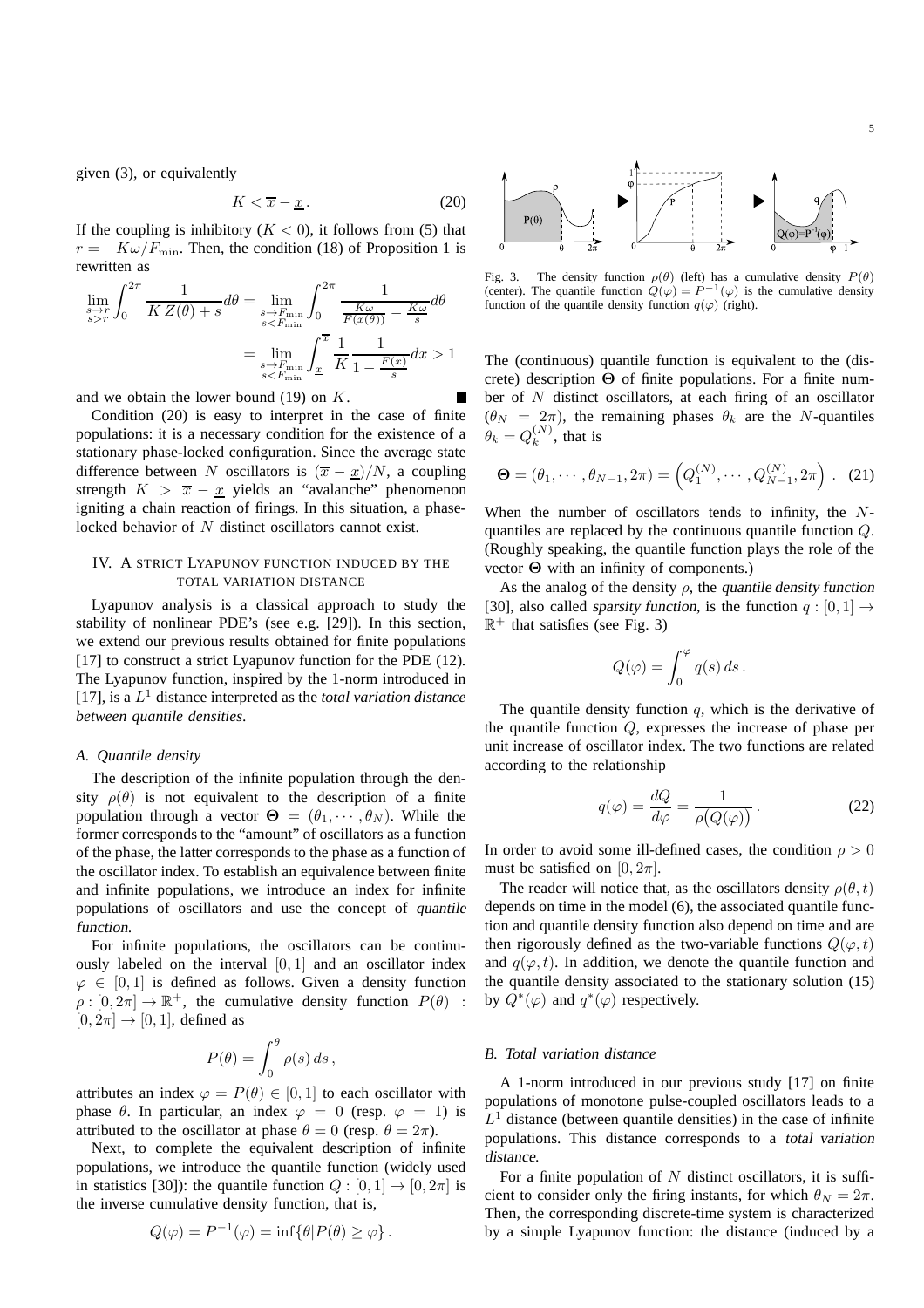

Fig. 4. The Lyapunov function (24) is the total variation distance between two quantile density functions. In the example of the figure, the distance is equal to  $\mathcal{V} = 2(\Delta_a + \Delta_c + \Delta_d) - 2\Delta_b$ , with  $\Delta_{a,b,c,d} > 0$ .

1-norm) between a configuration Θ and the stationary phaselocked configuration  $Θ^*$ . It is expressed as

$$
\mathcal{V}^{(N)} = |\theta_1 - \theta_1^*| + \sum_{k=1}^{N-2} |(\theta_k - \theta_{k+1}) - (\theta_k^* - \theta_{k+1}^*)|
$$
  
+  $|\theta_{N-1} - \theta_{N-1}^*|$ .

The phases  $\theta_k$  can be replaced by the N-quantiles, according to (21), and one obtains

$$
\mathcal{V}^{(N)} = \left| Q_1^{(N)} - Q_1^{*(N)} \right|
$$
  
+ 
$$
\sum_{k=1}^{N-2} \left| \left( Q_k^{(N)} - Q_{k+1}^{(N)} \right) - \left( Q_k^{*(N)} - Q_{k+1}^{*(N)} \right) \right|
$$
  
+ 
$$
\left| Q_{N-1}^{(N)} - Q_{N-1}^{*(N)} \right| .
$$
 (23)

In the limit  $N \to \infty$ , the continuous equivalent of (23) corresponds to the  $L^1$  distance between the quantile density functions:

$$
\mathcal{V}(\rho) = \int_0^1 \left| \frac{\partial Q}{\partial \varphi} - \frac{dQ^*}{d\varphi} \right| d\varphi = \|q - q^*\|_{L^1} \qquad (24)
$$

for all  $\rho \in C^0([0, 2\pi] \times \mathbb{R}^+; \mathbb{R}_0^+)$ . The second equality is obtained through (22). One verifies that  $V(\rho) = 0 \Leftrightarrow q = q^*$ a.e.  $\Leftrightarrow \rho = \rho^*$  a.e.

Our previous study [17] shows that, under mild conditions, quantity (23) decreases with the successive firings of the oscillators, enforcing a contraction property for the 1 norm. We claim that, for infinite populations, the continuous equivalent (24) also decreases with the successive firings of the continuum, that is, (24) decreases continuously with time. The main result of this paper will thus establish (24) as a good Lyapunov function for the PDE (12).

The Lyapunov function (24) is interpreted as a total variation distance. Indeed, the total variation distance between two random variables corresponds to the  $L<sup>1</sup>$  distance between the corresponding density functions (see [31] for further details). In the present case, the total variation distance is the sum of the maximum differences between the two quantile functions  $Q$  and  $Q^*$ , minus the sum of the minimum differences (Fig. 4).

## *C. Time evolution of the Lyapunov function*

Our main result shows that the candidate Lyapunov function (24) has a monotone time evolution provided that the PRC is monotone.

**Theorem 1.** Let  $\rho(\theta, t) \in C^0([0, 2\pi] \times \mathbb{R}^+; \mathbb{R}_0^+)$ , with  $\|\rho\|_{L_1} =$ 1*, be a strictly positive solution of (12)-(13). If the stationary density (15) exists and if either*  $Z''(\theta) \geq 0 \ \forall \theta \in [0, 2\pi]$  *or*  $Z''(\theta) \leq 0 \ \forall \theta \in [0, 2\pi]$ , then the Lyapunov function (24) *satisfies*

$$
\dot{\mathcal{V}}(\rho) \le J(0, t) \max_{\theta \in [0, 2\pi]} \left( K Z'(\theta) \right) \mathcal{V}(\rho), \tag{25a}
$$

$$
\dot{\mathcal{V}}(\rho) \ge J(0, t) \min_{\theta \in [0, 2\pi]} \left( K Z'(\theta) \right) \mathcal{V}(\rho).
$$
 (25b)

*Proof:* The time derivative of (24) can be written as

$$
\dot{\mathcal{V}}(\rho) = \int_0^1 \text{sign}\left(\frac{\partial Q}{\partial \varphi} - \frac{dQ^*}{d\varphi}\right) \frac{\partial}{\partial t} \left(\frac{\partial Q}{\partial \varphi} - \frac{dQ^*}{d\varphi}\right) d\varphi
$$

$$
= \int_0^1 \text{sign}(G(\varphi, t)) \frac{\partial}{\partial \varphi} \left(\frac{\partial Q}{\partial t}\right) d\varphi, \qquad (26)
$$

with  $G(\varphi, t) = \frac{\partial Q}{\partial \varphi} - \frac{dQ^*}{d\varphi}$  and with the signum function  $sign(x) = x/|x|$ .

Differentiating the expression  $\theta \equiv Q(P(\theta, t), t)$  with respect to time  $t$  leads to

$$
0 = \frac{d}{dt} [Q(P(\theta, t), t)]
$$
  
=  $\frac{\partial Q}{\partial t} (P(\theta, t), t) + \frac{\partial Q}{\partial \varphi} (P(\theta, t), t) \frac{\partial P}{\partial t} (\theta, t)$ 

or

$$
\frac{\partial Q}{\partial t}(\varphi, t) = -\frac{\partial P}{\partial t}(\theta, t) \frac{\partial Q}{\partial \varphi}(\varphi, t) = -\frac{\partial P}{\partial t}(\theta, t) \frac{1}{\rho(Q(\varphi, t), t)},
$$

given (22). Furthermore,

−

$$
\frac{\partial P}{\partial t}(\theta, t) = -\int_0^{\theta} \frac{\partial \rho}{\partial t}(s, t) ds
$$

$$
= \int_0^{\theta} \frac{\partial J}{\partial \theta}(s, t) ds = J(\theta, t) - J_0(t)
$$

and the expression (26) becomes (from this point on, we drop the time variable)

$$
\dot{\mathcal{V}}(\rho) = \int_0^1 \text{sign}(G(\varphi)) \frac{\partial}{\partial \varphi} \left( \frac{J(Q(\varphi)) - J_0}{\rho(Q(\varphi))} \right) d\varphi. \quad (27)
$$

Assume that the function  $G(\varphi)$  has a finite number of zero crossings, that is, a finite number  $N_c$  of values  $\varphi_c^{(0)} = 0$  <  $\varphi_c^{(1)} < \cdots < \varphi_c^{(N_c)} < \varphi_c^{(N_c+1)} = 1$  satisfying  $G(\varphi_c^{(k)}) = 0$ with either a right or a left nonzero derivative. The assumption on  $N_c$  will be relaxed at the end of the proof. Without loss of generality, assume that  $G$  is nonnegative on even intervals and nonpositive on odd intervals, that is,

$$
(-1)^k \left( \frac{\partial Q}{\partial \varphi} - \frac{dQ^*}{d\varphi} \right) \ge 0 \qquad \forall \varphi \in [\varphi_c^{(k-1)}, \varphi_c^{(k)}]. \tag{28}
$$

Next, computing the integral in (27), we obtain

$$
\dot{\mathcal{V}}(\rho) = 2 \sum_{k=1}^{N_c} (-1)^k \frac{J(Q(\varphi_c^{(k)})) - J_0}{\rho(Q(\varphi_c^{(k)}))}.
$$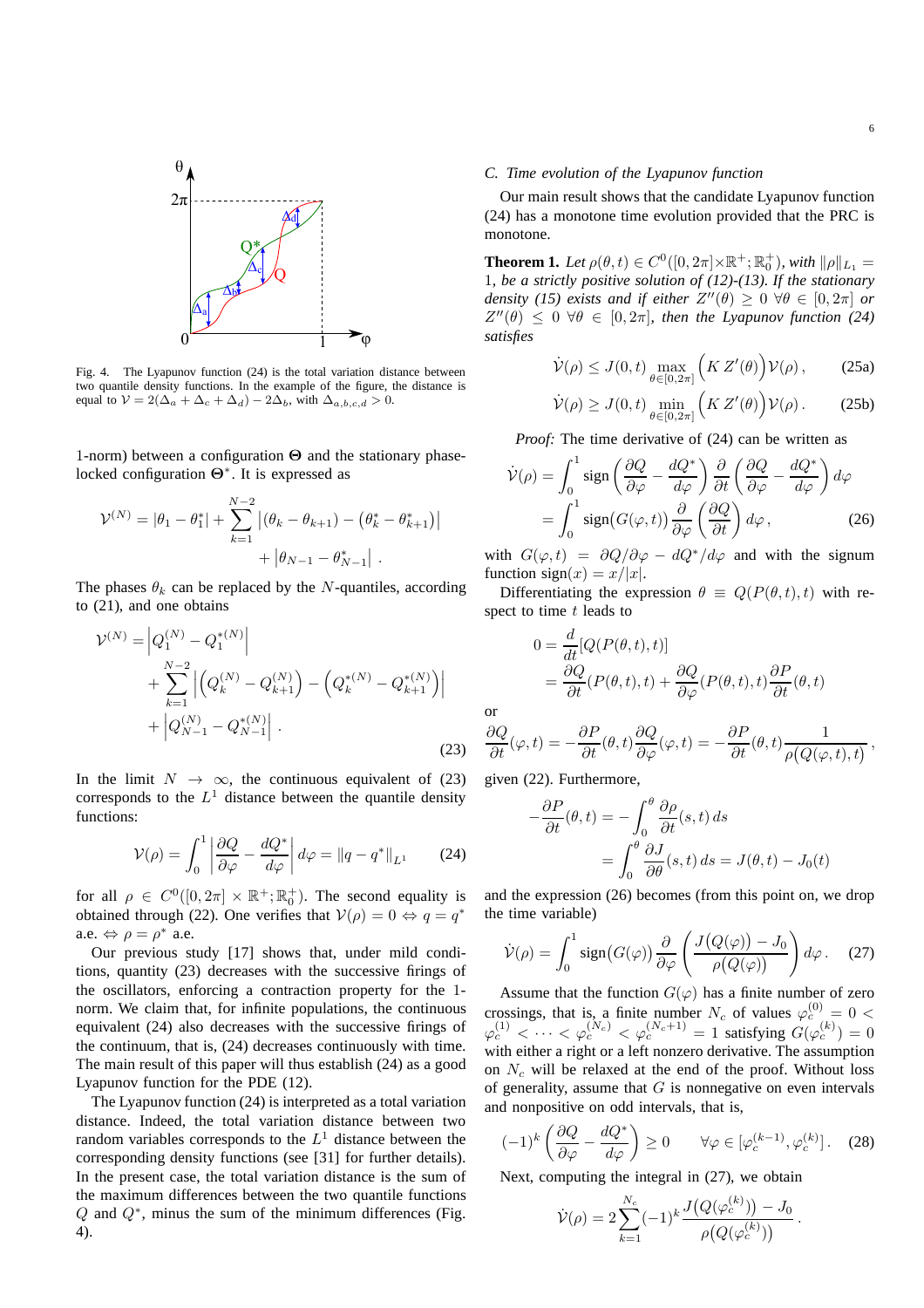7

Since it follows from (22) and the equality  $G(\varphi_c^{(k)}) = 0$  that

$$
\rho\big(Q(\varphi_c^{(k)},t),t\big) = \rho^*\big(Q^*(\varphi_c^{(k)})\big), \quad k \in \{1,\ldots,N_c\},\tag{29}
$$

one obtains, given  $(7)$ ,  $(10)$ , and  $(15)$ ,

$$
\dot{\mathcal{V}}(\rho) = 2 \sum_{k=1}^{N_c} (-1)^k \left[ v \left( Q(\varphi_c^{(k)}) \right) - \frac{J_0}{\rho^* \left( Q^*(\varphi_c^{(k)}) \right)} \right]
$$
  
= 
$$
2 \sum_{k=1}^{N_c} (-1)^k \left[ \omega + K Z \left( Q(\varphi_c^{(k)}) \right) J_0 \right]
$$
(30)  

$$
-\frac{\omega J_0}{J^*} - K Z \left( Q^*(\varphi_c^{(k)}) \right) J_0 \right].
$$

The boundary condition (13) yields a monotone relationship between the values  $\rho(0)$  and  $\rho(2\pi)$ , that is,  $\rho(0) > \rho^*(0)$  if and only if  $\rho(2\pi) > \rho^*(2\pi)$ . Apart from the case  $\rho(0) = \rho^*(0)$ ,  $\rho(2\pi) = \rho^*(2\pi)$ , the number  $N_c$  of values  $\varphi_c^{(k)}$  satisfying (29) is even, owing to the continuity of  $\rho$  and  $Q$  ( $\rho^*$  and  $Q^*$ ). Consequently, the terms  $(-1)^k(\omega - \omega J_0/J^*)$  in (30) cancel each other. In the particular case  $\rho(0) = \rho^*(0)$ ,  $N_c$  is not necessarily even but it follows from (13) that  $J_0 = J^*(0) =$ J ∗ and the above-mentioned terms are equal to zero. As a consequence, one obtains

$$
\dot{\mathcal{V}}(\rho) = 2 J_0 \sum_{k=1}^{N_c} (-1)^k K \left[ Z \big( Q(\varphi_c^{(k)}) \big) - Z \big( Q^*(\varphi_c^{(k)}) \big) \right]
$$
  
= 
$$
2 J_0 \sum_{k=1}^{N_c} (-1)^k K Z'(\xi_k) \left[ Q(\varphi_c^{(k)}) - Q^*(\varphi_c^{(k)}) \right]
$$
  

$$
\triangleq 2 J_0 \sum_{k=1}^{N_c} T^{(k)},
$$
 (31)

where the second equality is obtained through the mean value theorem, with  $\xi_k \in [Q(\varphi_c^{(k)}), Q^*(\varphi_c^{(k)})]$  or  $\xi_k \in [Q^*(\varphi_c^{(k)}), Q(\varphi_c^{(k)})].$ 

It remains to consider separately each term  $T^{(k)}$  in the sum (31). For the sake of simplicity, we first consider the case  $K Z'' \geq 0$ . Denoting  $(-1)^{\tilde{k}} [Q(\varphi_c^{(k)}) - Q^*(\varphi_c^{(k)})]$  by  $\Delta^{(k)} Q$ , we also distinguish two cases:  $\Delta^{(k)}Q > 0$  and  $\Delta^{(k)}Q \leq 0$ .

**Case**  $\Delta^{(k)}Q > 0$ **.** One has

$$
T^{(k)} = K Z'(\xi_k) \Delta^{(k)} Q \le \max_{\theta \in [0, 2\pi]} \left( K Z'(\theta) \right) \Delta^{(k)} Q \quad (32)
$$

and

$$
T^{(k)} = K Z'(\xi_k) \Delta^{(k)} Q \ge \min_{\theta \in [0, 2\pi]} \left( K Z'(\theta) \right) \Delta^{(k)} Q. \tag{33}
$$

**Case**  $\Delta^{(k)}Q \leq 0$ . We need to consider the addition of the term  $T^{(k)}$  with the term  $T^{(k-1)}$  or  $T^{(k+1)}$ . By (28), one gets

$$
-\Delta^{(k-1)}Q \le \Delta^{(k)}Q \le 0\,,\tag{34a}
$$

$$
-\Delta^{(k+1)}Q \le \Delta^{(k)}Q \le 0. \tag{34b}
$$

It follows that

$$
T^{(k-1)} + T^{(k)} = K Z'(\xi_{k-1}) \Delta^{(k-1)} Q + K Z'(\xi_k) \Delta^{(k)} Q
$$
  
 
$$
\leq K Z'(\xi_k) \left( \Delta^{(k-1)} Q + \Delta^{(k)} Q \right).
$$
 (35)

The assumption  $K Z'' \ge 0$  implies  $K Z'(\xi_{k-1}) \le K Z'(\xi_k)$ , with  $\xi_{k-1} \leq \xi_k$  and the above inequality then follows from (34a). In addition, (34a) also implies that the right hand in inequality (35) is the multiplication of  $K Z'$  with the positive quantity  $\Delta^{(k-1)}Q + \Delta^{(k)}Q$ . Hence, (35) can be rewritten as

$$
T^{(k-1)} + T^{(k)} \le \max_{\theta \in [0, 2\pi]} \left( K Z'(\theta) \right) \left( \Delta^{(k-1)} Q + \Delta^{(k)} Q \right).
$$
\n(36)

\nSimilarly, considering the addition of the terms  $T^{(k)}$  and

Similarly, considering the addition of the terms  $T^{(k)}$  and  $T^{(k+1)}$  and using (34b), one obtains

$$
T^{(k)} + T^{(k+1)} \ge \min_{\theta \in [0, 2\pi]} \left( K Z'(\theta) \right) \left( \Delta^{(k)} Q + \Delta^{(k+1)} Q \right). \tag{37}
$$

Next, the inequalities (32) and (36) imply that the expression (31) can be rewritten as

$$
\dot{\mathcal{V}}(\rho) = 2J_0 \sum_{k=1}^{N_c} T^{(k)}
$$
\n
$$
\leq 2J_0 \max_{\theta \in [0, 2\pi]} \left( K Z'(\theta) \right) \sum_{k=1}^{N_c} \Delta^{(k)} Q
$$
\n
$$
= J_0 \max_{\theta \in [0, 2\pi]} \left( K Z'(\theta) \right) \int_0^1 \left| \frac{\partial Q}{\partial \varphi} - \frac{dQ^*}{d\varphi} \right| d\varphi
$$
\n
$$
= J_0 \max_{\theta \in [0, 2\pi]} \left( K Z'(\theta) \right) \mathcal{V}(\rho), \qquad (38)
$$

which corresponds to (25a). In the case  $\Delta^{(k)}Q \leq 0$ , the two terms  $T^{(k)}$  and  $T^{(k-1)}$  are considered together. The term  $T^{(k-1)}$  itself corresponds to the case  $\Delta^{(k-1)}Q > 0$ , and does not require to be associated in turn with another term. In addition, there is no boundary problem since the term  $T^{(1)}$ satisfies  $\Delta^{(1)}Q > 0$ , given (28) and  $Q(0) = Q^*(0) = 0$ .

Similarly, the inequalities (33) and (37) lead to

$$
\dot{\mathcal{V}}(\rho) = 2J_0 \sum_{k=1}^{N_c} T^{(k)} \geq J_0 \min_{\theta \in [0, 2\pi]} \left( K Z'(\theta) \right) \mathcal{V}(\rho) \,, \quad (39)
$$

which corresponds to (25b).

 $\lambda$ r

In the case  $K Z'' \leq 0$ , the inequalities (36) and (37) are reversed, that is, the sum  $T^{(k-1)} + T^{(k)}$  has a lower bound and the sum  $T^{(k)} + T^{(k+1)}$  has an upper bound. Hence, the inequalities (38) and (39) still hold.

We have completed the proof assuming a finite number  $N_c$ of zero crossings  $G(\varphi_c^{(k)}) = 0$ , but the reader will notice that the bounds (38) and (39) do not depend on  $N_c$ . For an arbitrary  $\rho$ , we conclude the argument as follows: by continuity, there exists a sequence of  $\rho_i \rightarrow \rho$  such that every member of the corresponding sequence  $G_i(\varphi) \to G(\varphi)$  has a finite number of zero crossings. Because the bounds (38) and (39) hold independently of  $i$ , they also hold in the limit, which concludes the proof.

If there is no coupling or if the PRC is constant, (12) is a (marginally stable) standard transport equation and Theorem 1 implies that the Lyapunov function is constant along the solutions of (12). This is in agreement with the fact that the total variation distance is a conserved quantity for most of the systems of conservation laws [23]. But whereas the distance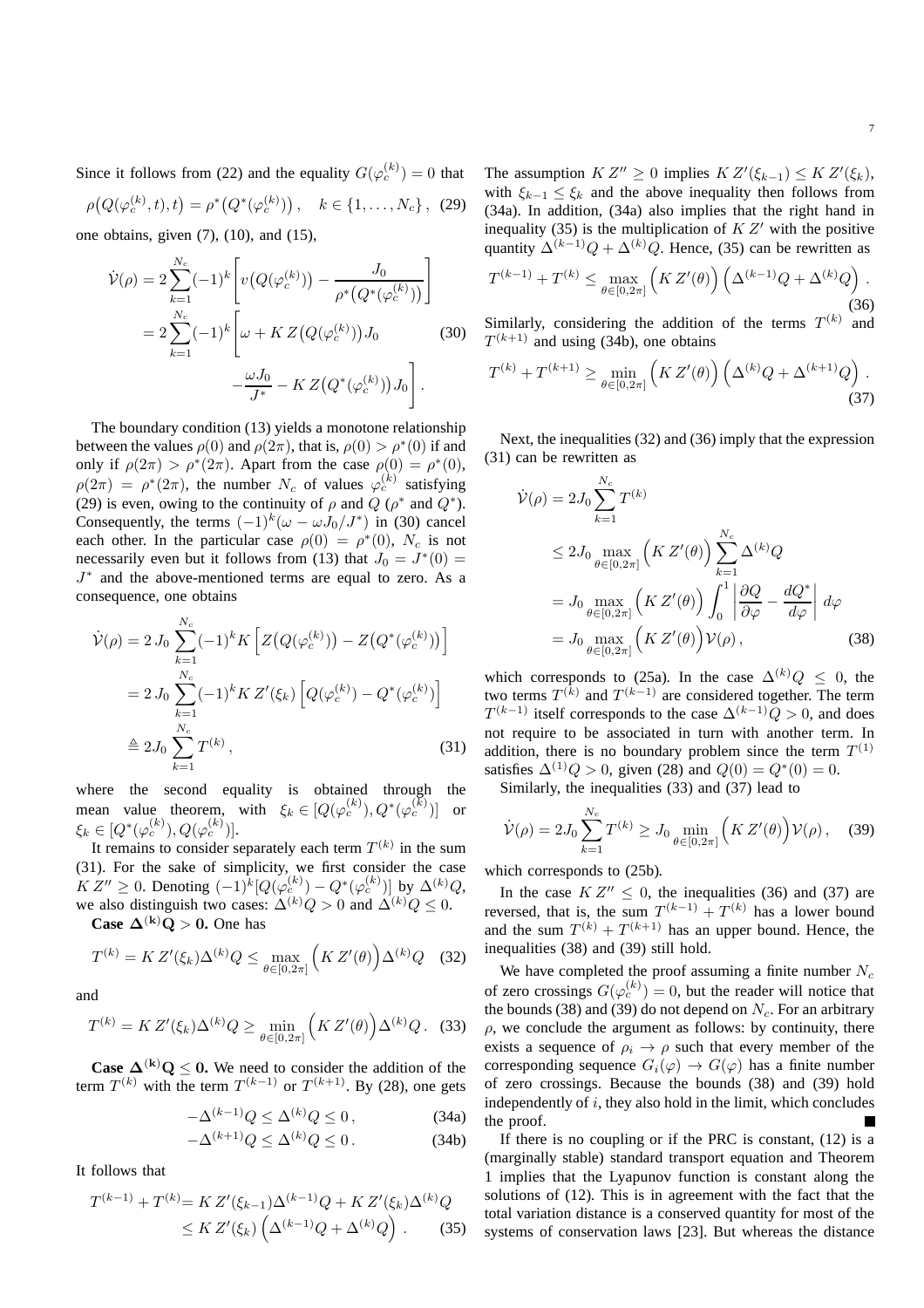is constant with a standard transport equation, the distance is not constant under the influence of the coupling: the nonlinear coupling term in (12), which depends on  $KZ'$ , induces a variation of the Lyapunov function that satisfies (25a)-(25b). A monotone decreasing function  $KZ$  implies a decreasing Lyapunov function along the solutions. This is discussed in detail in the next section.

The above result emphasizes the importance of considering *a) quantile densities instead of densities* and *b) a* L <sup>1</sup> *distance (total variation distance) instead of a* L <sup>2</sup> *distance*. The importance of these two points is illustrated in the two following paragraphs.

*a) Quantile density vs. density function:* The Lyapunov function (24) is induced by the total variation distance between *quantile densities*. An alternative choice would be the total variation distance between *density functions*, that is,

$$
\mathcal{V}_{\text{bis}}(\rho) = \int_0^{2\pi} |\rho - \rho^*| d\theta \quad \forall \rho \in C^0([0, 2\pi] \times \mathbb{R}^+; \mathbb{R}_0^+).
$$
\n(40)

The time derivative is given by

$$
\dot{\mathcal{V}}_{\text{bis}} = \int_0^{2\pi} \text{sign}(\rho - \rho^*) \frac{\partial \rho}{\partial t} d\theta
$$

$$
= \sum_{k=1}^{N_c+1} (-1)^k \left[ J(\theta_c^{(k-1)}) - J(\theta_c^{(k)}) \right], \qquad (41)
$$

where we used (6) and introduced the notation analog to (28)- (29), that is, the values  $\theta_c^{(k)}$  ( $k \in \{1, ..., N_c\}$ ) satisfying

$$
\rho(\theta_c^{(k)}, t) = \rho^*(\theta_c^{(k)}).
$$
\n(42)

A simple argument shows that the Lyapunov function cannot be strictly decreasing along the solutions of (12). Indeed, for any density satisfying  $\rho(0) = \rho^*(0)$ , one has also  $J_0 =$  $J^*(0) = J^*$  since it follows from (13) that there is a bijection between the values  $\rho(0)$  and  $J_0$ . But then, (7) and (42) imply that  $J(\theta_c^{(k)}) = J^*(\theta_c^{(k)}) = J^*$  for all k and the derivative (41) leads to  $\dot{\mathcal{V}}_{\text{bis}} = 0$ . Even though one actually shows that  $\dot{\mathcal{V}} \leq 0$ , La Salle principle cannot be used to prove the stability, since it is not obvious to prove the precompactness of the trajectories.

This argument shows that a direct application of the total variation distance on density functions does not lead to a good candidate Lyapunov function for the PDE (12). A key point is to apply the total variation distance on *quantile functions* instead.

b)  $L^1$  *distance vs.*  $L^2$  *distance:* The Lyapunov function (24) is induced by a  $L^1$  *distance*. An alternative choice would be a Lyapunov function induced by a (more common)  $L^2$ *distance*, that is  $V_{\text{ter}} = ||q - q^*||_{L^2}$ . However, straightforward computations (not presented here) show that this candidate Lyapunov function satisfies  $\dot{\mathcal{V}}_{\text{ter}}(\rho) > 0$  for some  $\rho$ . This remark also applies to the finite dimensional case.

# V. CONVERGENCE ANALYSIS FOR MONOTONE **OSCILLATORS**

The result of Theorem 1 has a strong implication in the case of monotone PRC's. It implies that the Lyapunov function (24) has a monotone time evolution if the PRC is monotone. In this situation, the Lyapunov function either converges to a lower bound or to an upper bound. These two bounds correspond to the two particular behaviors which characterize the dichotomy highlighted in Section III. They are given by

$$
0 \leq \mathcal{V}(\rho) \leq ||q||_{L^1} + ||q^*||_{L^1}
$$
  
=  $Q(1) - Q(0) + Q^*(1) - Q^*(0) = 4\pi$ .

At the lower bound, the Lyapunov function is equal to zero if and only if the density corresponds to the asynchronous (stationary) density (15). On the other hand, we will show that the function tends to the upper bound  $4\pi$  if the density  $\rho$ tends to a Dirac function (synchronization).

## *A. Exponential convergence to the asynchronous state*

Theorem 1 will be used to study convergence to the asynchronous state for monotone decreasing functions  $K Z(\theta)$ . However, in order to apply (25a)-(25b) along the solutions, we need to show independently that the flux  $J_0(t)$  remains strictly positive and uniformly bounded for all time. This condition will restrict the set of admissible initial conditions. In particular, the initial conditions have to ensure that  $0 <$  $J_0 < \infty$  when any oscillator crosses  $\theta = 2\pi$  for the first time. Formally, we consider the characteristic curves  $\Lambda_{\theta}(t)$  defined by  $\dot{\Lambda}_{\theta} = v(\Lambda_{\theta}(t), t), \Lambda_{\theta}(0) = \theta \in [0, 2\pi], \Lambda_{\theta}(\overline{t}_{\theta}) = 2\pi.$ 

The (strictly positive) initial density  $\rho(\theta, 0) > 0$  must be such that the value of the flux at the intersection of the characteristic curves with  $\theta = 2\pi$  is strictly positive and bounded, that is,  $\forall \theta \in [0, 2\pi]$ 

$$
\rho(\theta,0) > 0 \quad \Rightarrow \quad 0 < J\big(\Lambda_\theta(\overline{t}_\theta) = 2\pi, \overline{t}_\theta\big) = J_0(\overline{t}_\theta) < \infty. \tag{43}
$$

Condition (43) is the condition that is imposed on the initial conditions to ensure that the flux satisfies  $0 < J_0(t) < \infty$  for  $t \in [0, \overline{t}_{\theta=0}]$ . But if the flux  $J_0(t)$  is bounded for  $t \in [0, \overline{t}_{\theta=0}]$ , then the flux  $J_0(t)$  is uniformly bounded for all time and Theorem 1 can be applied to prove the exponential decreasing of the Lyapunov function. The result is summarized in the following proposition.

**Proposition 2.** *Consider the transport PDE (12)-(13) and assume that*  $Z(\theta)$  *is such that (i) the stationary density (15) exists, (ii)*  $K Z'(\theta) < 0 \ \forall \theta \in [0, 2\pi]$ *, and (iii) either*  $Z''(\theta) \geq 0 \ \forall \theta \in [0, 2\pi] \ or \ Z''(\theta) \leq 0 \ \forall \theta \in [0, 2\pi] \$ . Then *all solutions*  $\rho(\theta, t) \in C^0([0, 2\pi] \times \mathbb{R}^+; \mathbb{R}^+)$ *, with*  $\|\rho\|_{L_1} = 1$ *and with an initial condition satisfying (43), exponentially converge to the asynchronous state and the Lyapunov function (24) is exponentially decreasing along them.*

*Proof:* We proceed in two steps.

**Step 1.** Let  $[\underline{t}_1 = 0, \overline{t}_1], \ldots, [\underline{t}_i, \overline{t}_i],$  with  $\underline{t}_i = \overline{t}_{i-1}$ , be the successive time intervals so that the characteristic curves  $\Lambda_{[\underline{t}_i,\overline{t}_i]}$  satisfy  $\Lambda_{[\underline{t}_i,\overline{t}_i]}(\underline{t}_i) = 0$  and  $\Lambda_{[\underline{t}_i,\overline{t}_i]}(\overline{t}_i) = 2\pi$ . We will show that  $J_0(t)$  is uniformly bounded by

$$
J^{\min} \le J_0(t) \le J^{\max} \qquad \forall t > 0, \tag{44}
$$

with the bounds  $J^{\min}$  =  $\min_{t \in [0, \overline{t}_1]} J_0(t)$  and  $J^{\max}$  =  $\max_{t\in[0,\overline{t}_1]} J_0(t)$ .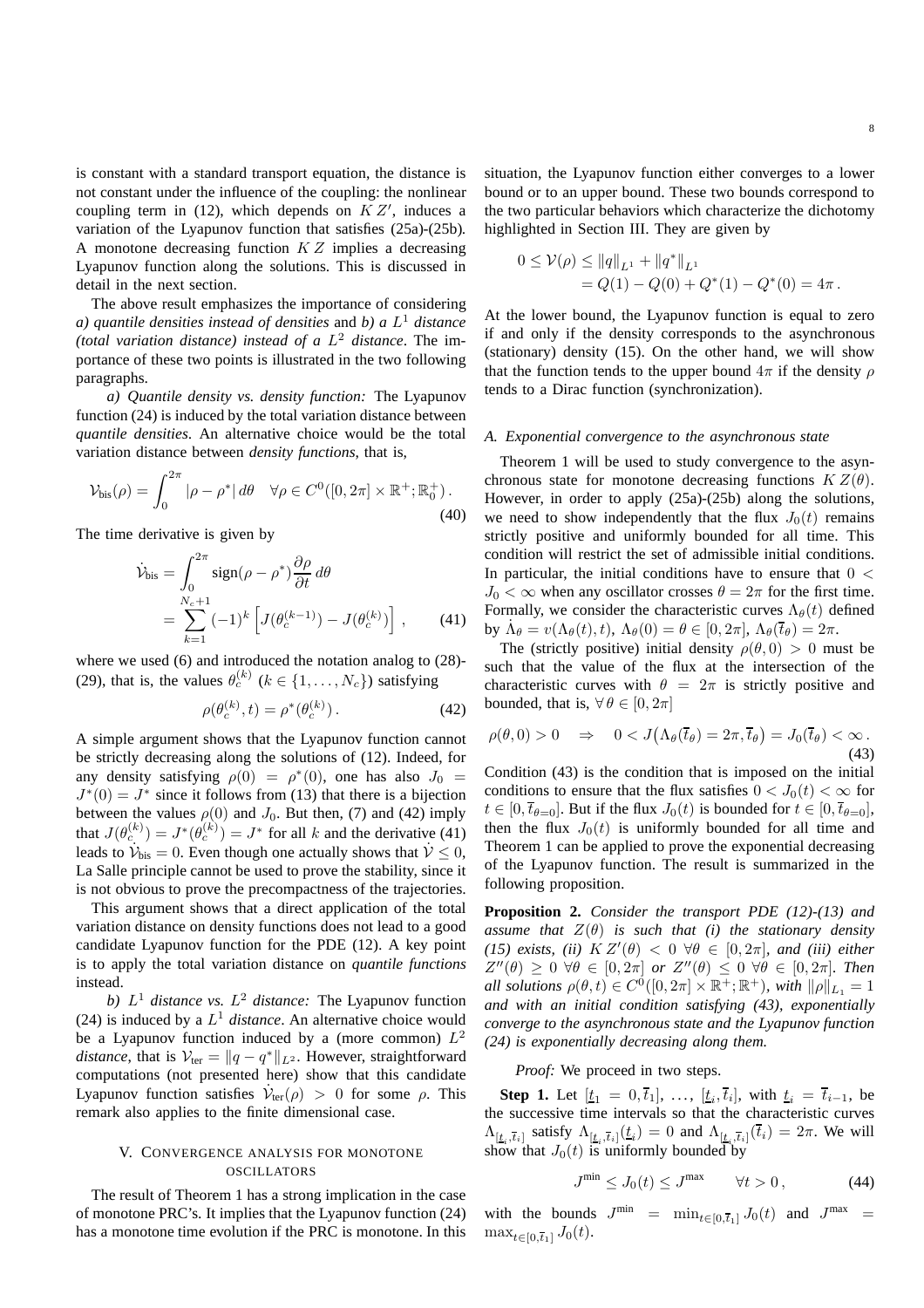We consider a characteristic curve  $\Lambda_{[t,\bar{t}]}(t)$  with  $[t,\bar{t}] \subset$  $[t_{i-1}, \overline{t}_i]$  (i.e.  $\underline{t} \in [\underline{t}_{i-1}, \overline{t}_{i-1}]$  and  $\overline{t} \in [\underline{t}_i, \overline{t}_i]$ ). Solving the total derivative equation (14) on  $\Lambda_{[\underline{t},\overline{t}]}(t)$  yields

$$
\rho(0,\underline{t}) \exp\left(-\int_{\underline{t}}^{\overline{t}} J_0(t) K Z'(\Lambda_{[\underline{t},\overline{t}]}(t)) dt\right) = \rho(2\pi,\overline{t}).
$$
\n(45)

Next, using (7) and expressing the integral in the space variable  $\Lambda_{[\underline{t},\overline{t}]}$  along the characteristic curve lead to

$$
\frac{J_0(\underline{t})}{\omega + K Z(0) J_0(\underline{t})} \exp\left(-\int_0^{2\pi} \frac{J_0 K Z'(\Lambda_{[\underline{t},\overline{t}]})}{\omega + K Z(\Lambda_{[\underline{t},\overline{t}]}) J_0} d\Lambda_{[\underline{t},\overline{t}]}\right)
$$
\n
$$
= \frac{J_0(\overline{t})}{\omega + K Z(2\pi) J_0(\overline{t})}.
$$
\n(46)

Since  $\rho(\theta, 0) > 0$ , the exponential evolution (45) of the density along (all) the characteristic curves implies that the density remains strictly positive for all  $t > 0$ . Hence, the flux is also strictly positive for all  $t > 0$ . Then, we define  $J_{[\underline{t},\overline{t}]}^{\text{max}} \triangleq \max_{t \in [\underline{t},\overline{t}]} J_0(t) > 0$  and we can define

$$
C_{i} \triangleq \max_{[\underline{t},\overline{t}] \subset [\underline{t}_{i-1},\overline{t}_{i}]} \left( \int_{0}^{2\pi} \frac{J_{0} K Z'(\Lambda_{[\underline{t},\overline{t}]})}{\omega + K Z(\Lambda_{[\underline{t},\overline{t}]}) J_{0}} d\Lambda_{[\underline{t},\overline{t}]} \right) \cdot \int_{0}^{2\pi} \frac{J_{[\underline{t},\overline{t}]}^{\max} K Z'(\Lambda_{[\underline{t},\overline{t}]}) J_{0}}{\omega + K Z(\Lambda_{[\underline{t},\overline{t}]}) J_{[\underline{t},\overline{t}]}^{\max}} d\Lambda_{[\underline{t},\overline{t}]} \right). \tag{47}
$$

Since  $K Z' < 0 \ \forall \theta$ , one has  $C_i = 1$  only if  $J_0(t)$  is constant on at least one interval  $[t, \overline{t}]$ . In this case, the solution has reached the steady state and it follows that

$$
J_0(t) = J^* \qquad \forall t \in [\underline{t}_i, \infty). \tag{48}
$$

Otherwise, one has  $C_i < 1$  and, using (47) and computing the integral in equation (46), we obtain

$$
J_0(\bar{t})
$$
  
\n
$$
\omega + K Z(2\pi) J_0(\bar{t})
$$
  
\n
$$
\leq J_0(\underline{t})
$$
  
\n
$$
\omega + K Z(0) J_0(\underline{t}) \left( \frac{\omega + K Z(0) J_{[\underline{t}, \bar{t}]}^{\max}}{\omega + K Z(2\pi) J_{[\underline{t}, \bar{t}]}^{\max}} \right)^{C_i}.
$$

Since  $J_0(\underline{t}) \leq J_{[\underline{t},\overline{t}]}^{\text{max}}$  by definition, it follows that

$$
J_0(\bar{t})
$$
  
\n
$$
\omega + K Z(2\pi) J_0(\bar{t})
$$
  
\n
$$
\leq \frac{J_{[\underline{t},\bar{t}]}^{\max}}{\omega + K Z(2\pi) J_{[\underline{t},\bar{t}]}^{\max}}
$$
  
\n
$$
\times \max_{\underline{[t,\bar{t}]\subset [\underline{t}_{i-1},\bar{t}_i]}} \left(\frac{\omega + K Z(2\pi) J_{[\underline{t},\bar{t}]}^{\max}}{\omega + K Z(0) J_{[\underline{t},\bar{t}]}^{\max}}\right)^{1-C_i},
$$

which implies that there exists a constant  $C_i^{\max} < 1$  (see the remark at the end of the proof) such that

$$
J_0(\bar{t}) \le C_i^{\max} J_{[\underline{t},\overline{t}]}^{\max} \qquad \forall \bar{t} \in [\underline{t}_i,\overline{t}_i]. \tag{49}
$$

It follows from (49) that

$$
J_0(t) \le C_i^{\max} J_{[\underline{t}_{i-1}, \overline{t}_{i-1}]}^{\max} \qquad \forall t \in [\underline{t}_i, \overline{t}_i]
$$
 (50)

and a straightforward induction argument using (48) and (50) implies that

$$
J_0(t) \le \left(\prod_{k=2}^i C_k^{\max}\right) J_{[0,\overline{t}_1]}^{\max} \le J^{\max} \quad \forall t > 0,
$$

where some constants  $C_k^{\max}$  are equal to one if (48) is satisfied at time t. The proof for the lower bound  $J^{\min}$  in (44) follows on similar lines.

**Step 2.** Since  $\rho(\theta, t) > 0$  for all  $t > 0$ , the result of Theorem 1 is applied and yields

$$
J_{\min} \min_{\theta \in [0, 2\pi]} \left( K Z'(\theta) \right) \mathcal{V}(\rho) \leq \dot{\mathcal{V}}(\rho)
$$
  

$$
\leq J_{\max} \max_{\theta \in [0, 2\pi]} \left( K Z'(\theta) \right) \mathcal{V}(\rho)
$$

or, equivalently,

$$
-J_{\min} \max_{\theta \in [0,2\pi]} \left| K Z'(\theta) \middle| \mathcal{V}(\rho) \leq \dot{\mathcal{V}}(\rho) \right|
$$
  

$$
\leq -J_{\max} \min_{\theta \in [0,2\pi]} \left| K Z'(\theta) \middle| \mathcal{V}(\rho) \leq 0 \right|
$$

since  $K Z' < 0$ . The initial condition (43) implies that  $J^{\min} > 0$ 0 and  $J^{\text{max}} < \infty$  and the Lyapunov function is exponentially decreasing, which concludes the proof.

**Remark.** When  $KZ(2\pi) < 0$ , in the particular case  $J_{[\underline{t},\overline{t}]}^{\text{max}} =$  $\omega/|KZ(2\pi)|$ , (49) does not hold. However, since  $\rho(\theta, t) > 0$ for all  $t > 0$ , the value  $\omega / |KZ(2\pi)|$  can be used as the upper bound  $J^{\text{max}}$  in (44).

The interpretation of Proposition 2 is that, for decreasing functions  $K Z(\theta)$ , the solution  $\rho(\cdot, t)$  remains for all time in the particular set  $\{\rho|V(\rho) < C\}$ , with the constant  $C > 0$ . Inside this set, the solution eventually converges at exponential rate toward the stationary solution  $\rho^*$ , corresponding to  $\mathcal{V}(\rho^*)=0.$ 

The restriction (43) on the initial condition is rather weak for decreasing functions  $K Z(\theta)$ , as shown by the following proposition.

**Proposition 3.** *Assume that*  $K Z'(\theta) < 0 \ \forall \theta \in [0, 2\pi]$ *. If*  $K Z(2\pi) \leq 0$ , then (43) is always satisfied. If  $K Z(2\pi) > 0$ , *then (43) is satisfied if*

$$
\rho(\theta,0) < \frac{1}{K Z(\theta)} \quad \forall \theta \in [0, 2\pi]. \tag{51}
$$

*Proof:* **Case**  $K Z(2\pi) \leq 0$ . Using the boundary condition (13), the condition  $0 < J_0(\bar{t}_{\theta}) < \infty$  is turned into a condition on  $\rho(2\pi,\bar{t}_{\theta})$  and (43) is equivalent to

$$
\rho(\theta,0) > 0 \quad \Rightarrow \quad \rho(2\pi,\overline{t}_{\theta}) > 0 \quad \forall \, \theta \in [0,2\pi] \,. \tag{52}
$$

For  $\theta = 2\pi$ , condition (52) is satisfied, since  $\overline{t}_{2\pi} = 0$ . Next, we proceed by induction on  $\theta$ : given  $\theta$  and assuming that (52) is satisfied for all  $\hat{\theta} > \theta$ , we prove that (52) also holds at  $\theta$ . The total derivative equation (14) is well-defined on the characteristic curve  $\Lambda_{\theta}(t)$  since  $0 < J_0(t) < \infty$  for all  $t < \overline{t}_{\theta}$ . Solving (14) along the characteristic curve yields

$$
\rho(2\pi, \overline{t}_{\theta}) = \rho(\theta, 0) \exp\left(-\int_0^{\overline{t}_{\theta}} J_0(t) K Z'(\Lambda_{\theta}(t)) dt\right)
$$
\n(53)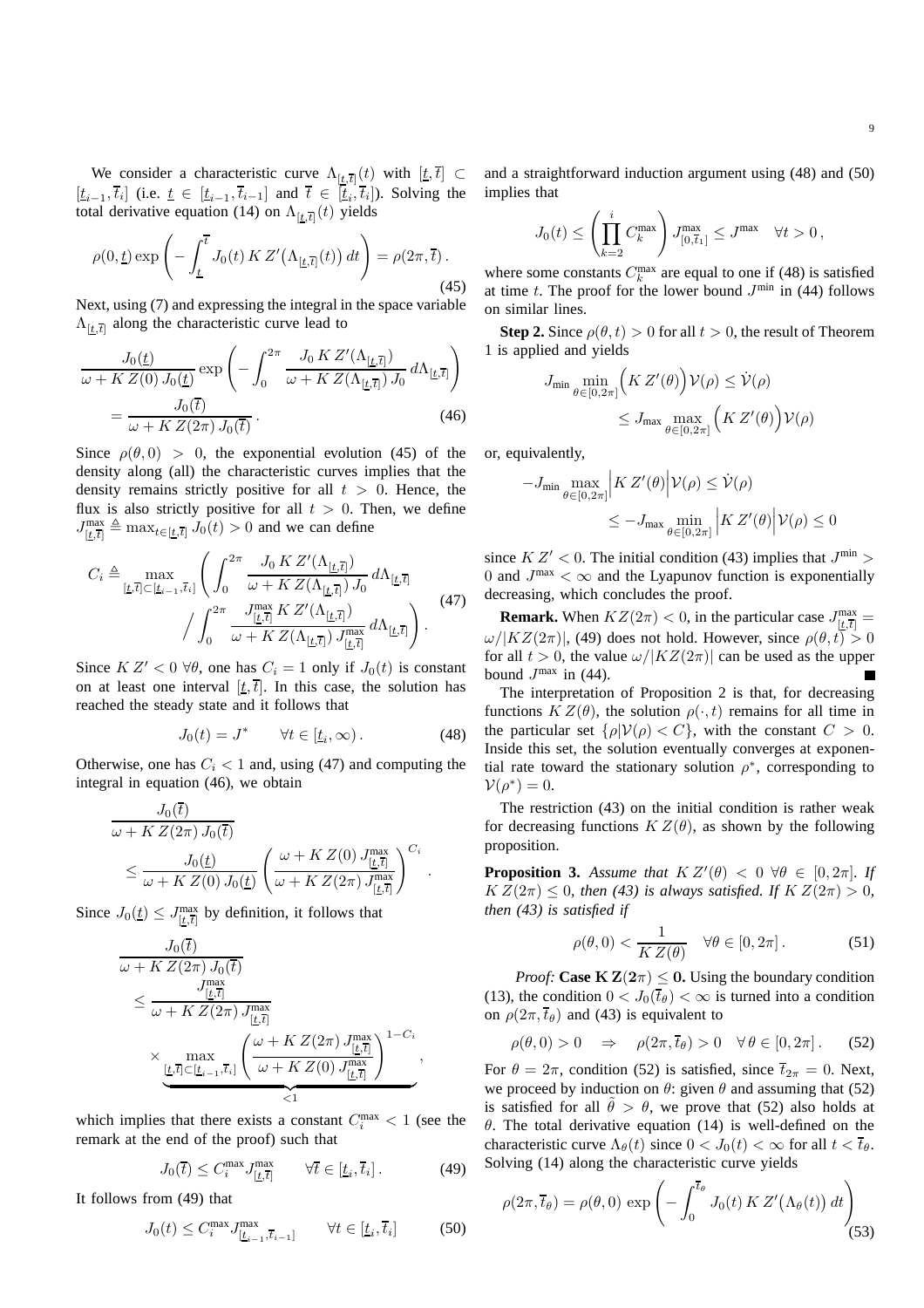and  $\rho(\theta, 0) > 0$  implies  $\rho(2\pi, \overline{t}_{\theta}) > 0$ . Condition (43), equivalent to (52), is then always satisfied.

**Case**  $K Z(2\pi) > 0$ . Using (13), the condition  $0 < J_0(\bar{t}_{\theta}) < \infty$  is turned into a condition on  $\rho(2\pi, \bar{t}_{\theta})$ and (43) is equivalent to

$$
\rho(\theta,0) > 0 \quad \Rightarrow \quad 0 < \rho(2\pi,\overline{t}_{\theta}) < \frac{1}{K Z(2\pi)} \quad \forall \, \theta \in [0,2\pi] \,. \tag{54}
$$

The strict condition  $\rho(\theta, 0) > 0$  always implies  $\rho(2\pi, \overline{t}_{\theta}) > 0$ , as in the case  $K Z(2\pi) \leq 0$ . Hence, we focus on the additional upper bound on the density  $\rho(2\pi,\overline{t}_{\theta})$ . For  $\theta = 2\pi$ , condition (51) implies (54), since  $\overline{t}_{2\pi}$  = 0. Next, we proceed by induction on  $\theta$ : given  $\theta$  and assuming that (54) is satisfied for all  $\theta > \theta$ , we prove that (54) also holds at  $\theta$  (provided that condition (51) is satisfied). Using (53) with condition (51) leads to

$$
\rho(2\pi,\overline{t}_{\theta}) < \frac{1}{K Z(\theta)} \exp\left(-\int_0^{\overline{t}_{\theta}} J_0(t) K Z'(\Lambda_{\theta}(t)) dt\right).
$$

Expressing the integral in the space variable along the characteristic curve yields

$$
\rho(2\pi,\overline{t}_{\theta}) < \frac{1}{K Z(\theta)} \exp\left(-\int_{\theta}^{2\pi} \frac{J_0 K Z'(\Lambda_{\theta})}{\omega + K Z(\Lambda_{\theta}) J_0} d\Lambda_{\theta}\right).
$$

Since  $K Z'$  is negative, the flux  $J_0$  can be replaced by its maximal value, that is,  $J_0 \rightarrow \infty$  and the above inequality leads to

$$
\rho(2\pi,\overline{t}_{\theta}) < \frac{1}{K Z(\theta)} \exp\left(-\int_{\theta}^{2\pi} \frac{Z'(\Lambda_{\theta})}{Z(\Lambda_{\theta})} \, d\Lambda_{\theta}\right) \,. \tag{55}
$$

The relation (55) is well-defined since  $Z(\theta) \neq 0$  for all  $\theta \in$  $[0, 2\pi]$ . Finally, computing the integral in (55) implies that  $\rho(2\pi,\overline{t}_{\theta}) < 1/[K Z(2\pi)]$ . Condition (43), equivalent to (54), is then satisfied. This concludes the proof.

When the conditions of Proposition 3 are not satisfied, condition (43) may fail to hold, in which case the flux blowsup (finite escape time to infinity). In the case  $K Z(2\pi) > 0$ , there is a positive feedback between the flux and the velocity: a high value of  $J_0$  increases the velocity through the coupling, which in turn increases the flux. When the density approaches the critical value

$$
\rho(2\pi, t) = \frac{1}{K Z(2\pi)},
$$
\n(56)

the flux is high enough to blow-up through the positive feedback.

This finite escape time phenomenon is related to the absorption phenomenon observed for finite populations. If two oscillators are close enough, the firing of one oscillator can trigger the instantaneous firing of the second: the latter is absorbed by the former. In particular, condition (51) is equivalent for finite populations to an initial condition imposing a minimal state distance  $K/N$  between any two oscillators, a condition that prevents the absorption phenomenon.

## *B. Finite time convergence to a synchronous state*

For increasing functions  $K Z(\theta)$ , Theorem 1 implies that the Lyapunov function (24) is strictly increasing, and a synchronous behavior is observed in finite time, for any initial condition. Either the flux  $J_0(t)$  becomes infinite in finite time or the density  $\rho(0, t)$  becomes infinite in finite time.

The finite time convergence to synchronization is established in Proposition 4. As a preliminary to this result, we need the following lemma.

**Lemma 1.** *The Lyapunov function (24) satisfies*

$$
\mathcal{V} = \|q - q^*\|_{L^1} \le 4\pi - 2 q_{\min}
$$

*with*

$$
q_{min} = \min \left( \min_{\varphi \in [0,1]} q(\varphi), \min_{\varphi \in [0,1]} q^*(\varphi) \right).
$$

*Proof:* The proof of Lemma 1 can be found in Appendix A.

Through Theorem 1 and the preceding lemma, the following proposition establishes the finite time convergence to the synchronous state.

**Proposition 4.** *Consider the transport PDE (12)-(13) and assume that*  $Z(\theta)$  *is such that (i) the stationary density* (15) exists, (ii)  $K Z'(\theta) > 0 \ \forall \theta \in [0, 2\pi]$ , and (iii) either  $Z''(\theta) \geq 0 \ \forall \theta \in [0, 2\pi] \ or \ Z''(\theta) \leq 0 \ \forall \theta \in [0, 2\pi]$ *. Then all*  $solutions \rho(\theta, t) \in C^{0}([0, 2\pi] \times [0, t_{fin}); \mathbb{R}^+), t_{fin} < \infty$ , with  $\|\rho\|_{L_1} = 1$  *and with an initial condition*  $\rho(\theta, 0) > 0$ *, converge in finite time to a synchronous state. That is, if*  $K Z(0) \geq 0$ *, the flux satisfies*  $J(0, t_{fin}) = \infty$ *, or if*  $K Z(0) < 0$ *, the density satisfies*  $\rho(0, t_{\text{fin}}) = \infty$ *.* 

*Proof:* An infinite flux  $J_0(t)$  or an infinite density  $\rho(0, t)$ is obtained when the density  $\rho(2\pi, t)$  reaches a critical value. If  $K Z(0) \geq 0$ , the value  $K Z(2\pi)$  is positive since  $K Z$ is increasing. Hence, the flux  $J_0$  becomes infinite when the density  $\rho(2\pi, t)$  exceeds the critical value (56). If  $K Z(0) < 0$ , the velocity (10) at  $\theta = 0$  is equal to zero when the flux reaches the value  $J_0(t) = \omega / |K Z(0)|$  or equivalently, given (13), when the density reaches the value

$$
\rho(2\pi, t) = \frac{1}{K Z(2\pi) - K Z(0)}.
$$
\n(57)

With a velocity equal to zero at  $\theta = 0$ , the relationship (7) implies that the density is infinite at  $\theta = 0$ . [If  $KZ(0) < 0$ along with  $K Z(2\pi) > 0$ , the reader will notice that the value (56) has no importance, since (56) is greater than (57).]

Next, we show that the density  $\rho(2\pi, t)$  must necessarily reach the critical value (56) or (57) in finite time  $t_{fin}$ . Consider a characteristic curve  $\Lambda(t)$ , with  $\Lambda(t) = 0$  and  $\Lambda(\overline{t}) = 2\pi$  and assume that the synchronous state is not reached within  $[t, \overline{t}]$ , so that  $\rho(\theta, t) \in C^0([0, 2\pi] \times [\underline{t}, \overline{t}]; \mathbb{R}_0^+)$ . [The initial condition  $\rho(\theta, 0) > 0$  implies that the density remains strictly positive on (all) the characteristic curves.] Applying Theorem 1 and integrating (25b), one has

$$
\int_{V(\underline{t})}^{V(\overline{t})} \frac{1}{V} dV \ge \min_{\theta \in [0, 2\pi]} \left( K Z'(\theta) \right) \int_{\underline{t}}^{\overline{t}} J_0(t) dt.
$$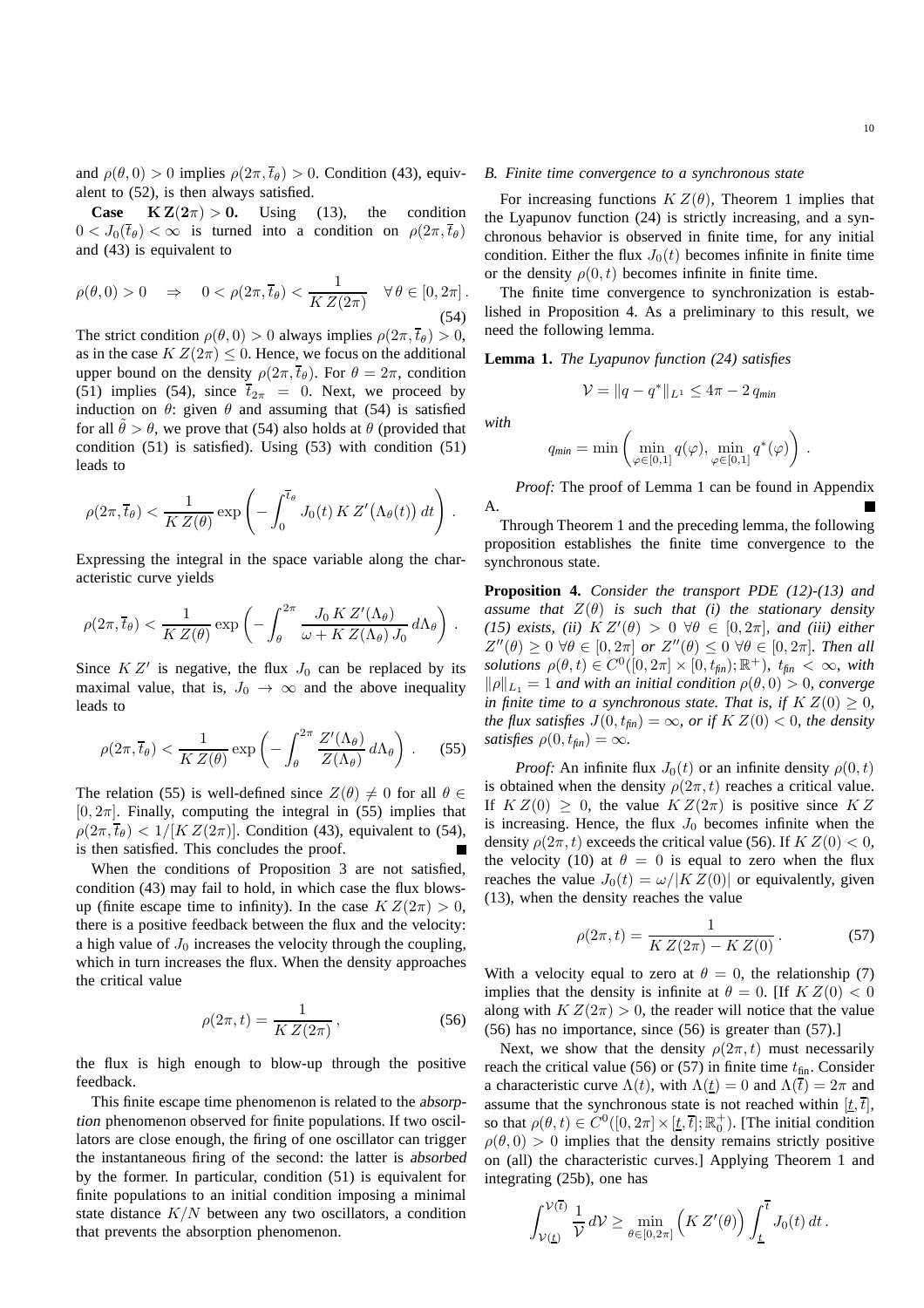Since  $[t, \bar{t}]$  is the time interval corresponding to the complete evolution of an oscillator from  $\theta = 0$  to  $\theta = 2\pi$ , the integral of the flux  $J_0$  in the above equation is equal to one and it follows that

$$
\frac{\mathcal{V}(\overline{t})}{\mathcal{V}(\underline{t})} \ge \exp\left(\min_{\theta \in [0,2\pi]} \left(K Z'(\theta)\right)\right)
$$

.

The condition  $K Z' > 0$  implies that the Lyapunov function strictly increases within the time interval  $[t, \overline{t}]$ . Considering n successive intervals  $[0, \bar{t}_1], \ldots, [\underline{t}_n, \bar{t}_n]$ , with  $\underline{t}_{i+1} = \bar{t}_i$ , one obtains

$$
\frac{\mathcal{V}(\overline{t}_n)}{\mathcal{V}(0)} \ge \exp\left(n \, \min_{\theta \in [0,2\pi]} \left(K Z'(\theta)\right)\right).
$$

Hence, a given value  $\overline{V} > V(0)$  is reached within at most  $n_{\text{max}}$ time intervals, with

$$
n_{\max} \leq \frac{\log\left(\overline{\mathcal{V}}/\mathcal{V}(0)\right)}{\min_{\theta \in [0,2\pi]}\left(K Z'(\theta)\right)}.
$$

Since the time length of each interval  $[t_k, \overline{t}_k]$  ( $k \leq \text{max}$ ) is finite, any value  $\overline{V} < 4\pi$  is reached in finite time. By Lemma 1,  $V = \overline{V}$  implies that  $q_{\min} \leq (4\pi - \overline{V})/2$ . When considering values  $\overline{V}$  close to  $4\pi$ , the minimum of the quantile density  $q$  reaches in finite time any given value close to zero. Given (22), this implies that the maximum of the density  $\rho$  reaches in finite time any given value (provided that the critical value (56) or (57) is not already reached). In particular, the value

$$
\rho_M = \rho_c \exp\left(\max_{\theta \in [0, 2\pi]} \left(K Z'(\theta)\right)\right),\tag{58}
$$

with  $\rho_c$  denoting the critical value (56) or (57), is reached in finite time. Then, the maximum value  $\rho_M$  (obtained at  $\theta_M$  at time  $t_M$ ) decreases along the characteristic curve  $\Lambda(t)$ , with  $\Lambda(t_M) = \theta_M$ . Solving the total derivative equation (14), one shows that the variation along the characteristic curve is bounded:

$$
\rho(2\pi, t_{\text{fin}}) = \rho_M \exp\left(-\int_{t_M}^{t_{\text{fin}}} J_0(t) K Z'(\Lambda(t)) dt\right)
$$

$$
\geq \rho_M \exp\left(-\max_{\theta \in [0, 2\pi]} \left(K Z'(\theta)\right)\right),
$$

where the inequality is obtained since the integral of  $J_0$  on  $[t_M, t_{fin}]$  is less than one. With  $\rho_M$  given by (58), the density exceeds the critical value in finite time  $t_{fin}$ , which concludes the proof.

Proposition 4 shows that oscillators with monotone increasing functions K Z converge to a synchronous behavior corresponding to a solution with a finite escape time to infinity. If the coupling is excitatory ( $0 \leq K Z(0) < K Z(2\pi)$ ), the flux  $J_0$  blows-up and is infinite at time  $t_{fin}$ , as well as the velocity  $v(2\pi, t_{fin})$ . If the coupling is inhibitory ( $K Z(0) < 0$ ), the velocity  $v(0, t)$  reaches the value zero at time  $t_{fin}$  and the oscillators accumulate at  $\theta = 0$ , yielding an infinite density  $\rho(0, t_{fin}).$ 

#### VI. IMPLICATIONS FOR POPULATIONS OF OSCILLATORS

The results of Section IV and Section V are technical. In this section, we discuss their implications on the qualitative behavior of monotone pulse-coupled oscillators.

Emphasis is put on the strong parallel between the analysis of the present paper on infinite populations and earlier results on finite populations. We also consider more general models.

## *A. Parallel with finite populations*

The results of Proposition 2 and Proposition 4 apply to oscillators characterized by a monotone PRC. In the case of integrate-and-fire oscillators  $\dot{x} = F(x)$ , the results thereby apply to oscillators with a monotone vector field  $F$  (including the popular LIF oscillators) and reinforce the numerical observations presented in Section III-A.

When  $K Z' < 0$  ( $K dF/dx > 0$ ), the oscillators asymptotically converge to the asynchronous state.

**Theorem 2.** *Consider a continuum of identical pulse-coupled integrate-and-fire oscillators*  $\dot{x} = F(x)$  *characterized by (i) a monotone dynamics*  $K dF/dx > 0$  *and (ii) a PRC with a curvature of constant sign. Then, provided that the asynchronous state exits (cf. Corollary 1), either the initial conditions do not fulfill* (43) *and the flux tends to infinity in finite time, or the continuum exponentially converges to the asynchronous state.*

When  $K Z' > 0$  ( $K dF/dx < 0$ ), the oscillators synchronize in finite time.

**Theorem 3.** *Consider a continuum of identical pulse-coupled integrate-and-fire oscillators*  $\dot{x} = F(x)$  *characterized by (i) a monotone dynamics* K dF/dx < 0 *and (ii) a PRC with a curvature of constant sign. Then, provided that the asynchronous state exits (cf. Corollary 1), the continuum converges to the synchronous state in finite time.*

The curvature condition on the PRC is verified for the LIF oscillators (with dynamics  $\dot{x} = S - \gamma x$ ). Indeed, the PRC is given by

$$
Z(\theta) = \frac{\omega}{S} \exp\left(\frac{\gamma \theta}{\omega}\right) \quad \text{with} \quad \omega = 2\pi \gamma \left[ \log \left( \frac{S}{S - \gamma} \right) \right]^{-1}
$$

and satisfies  $Z'' > 0$ . Hence, Theorem 2 and Theorem 3 prove the global dichotomic behavior of the continuum of pulse-coupled LIF oscillators: the oscillators converge to the synchronous state when the coupling is excitatory  $(K > 0)$ and to the asynchronous state when the coupling is inhibitory  $(K < 0)$ . These global results complement the local results on the continuum model presented in [19], [16], [22].

The results of Theorem 2 and Theorem 3, for infinite populations, are the exact analogs of the results presented in our previous study [17] and in [18], for finite populations. They prove that the behaviors of monotone oscillators are dichotomic, not only for finite populations but also for infinite populations, thereby drawing a strong parallel between the analysis of finite populations and the analysis of infinite populations.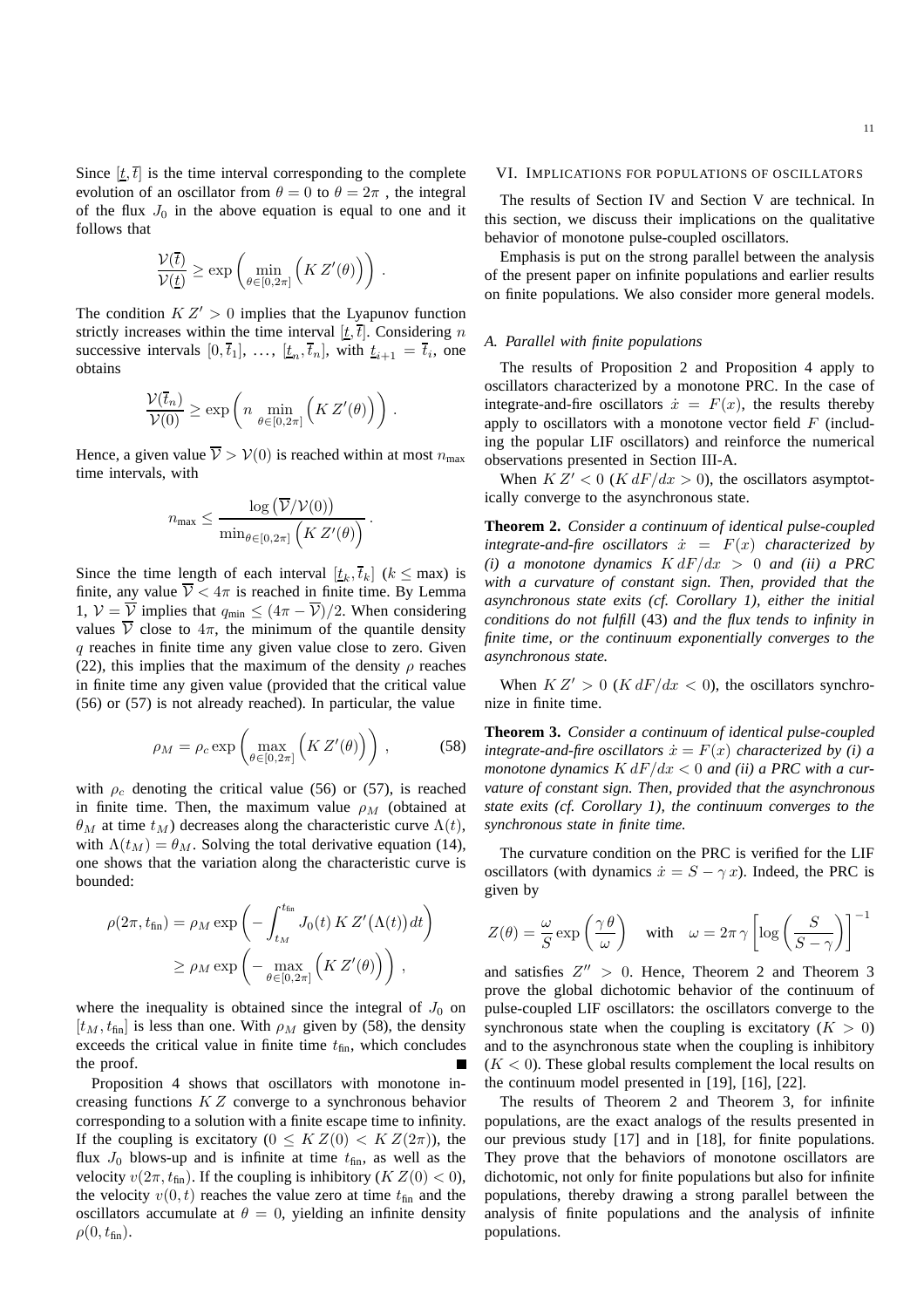#### *B. Application to other oscillators*

Beyond the case of integrate-and-fire oscillators, the results developed in the present paper apply to more general phase dynamics. The PRC can be (numerically) computed from general high-dimensional state models possessing a stable limit cycle, in which case the phase dynamics (4) represents a one-dimensional reduced model valid in the neighborhood of the limit cycle [9], [8]. However, two limitations appear, which require (i) a weak coupling strength and (ii) a monotone PRC.

(i) Phase reduction of multidimensional models (other than integrate-and-fire models) is valid as long as the coupling is weak. Since the derivation of the transport equation relies on the phase dynamics, it is relevant only for a coupling strength  $K \ll 1$ .

(ii) Monotone PRC's are necessarily discontinuous, that is  $Z(0) \neq Z(2pi)$ . Discontinuous PRC's appear in the singular limit of oscillator models with separated time-scales, such as relaxation oscillators or spiking oscillators. Such models include for instance most models encountered in computational neuroscience (e.g. Fitzugh-Nagumo model [32], [33], Morris-Lecar model [34], see also [28]). Since the time spent on a part of the limit cycle is negligible with respect to the time spent on the rest of the cycle, the fast part can be replaced in good approximation by a discontinuity. The oscillators are thereby characterized in good approximation by a non periodic PRC, that can be monotone.

This situation is illustrated in the following example, for oscillators characterized by a limit cycle close to a homoclinic bifurcation.

**Example.** In [25], limit cycles close to a homoclinic bifurcation are approximated by a discontinuous limit cycle, to which corresponds a monotone (discontinuous) PRC that satisfies the additional curvature condition, so that the results apply.

A homoclinic bifurcation occurs when there exists, for a given parameter value, a homoclinic orbit to a saddle point with real eigenvalues. At the bifurcation, a limit cycle appears. Assuming that there is a single unstable eigenvalue  $\lambda_u$  such that  $\lambda_u < |\lambda_{s_j}|$ , with  $\lambda_{s_j}$  being the stable eigenvalues, the limit cycle is stable [35]. Since the trajectory is much slower near the saddle point, the limit cycle is discontinuous in good approximation and the PRC is approximatively given by the discontinuous function (see [25] for more details)

$$
Z(\theta) = C \omega \exp\left(\frac{2\pi\lambda_u}{\omega}\right) \exp\left(-\lambda_u \frac{\theta}{\omega}\right), \quad (59)
$$

where  $C > 0$  is a model-dependent constant.

The PRC (59) is monotone decreasing and has a positive curvature. It follows that the oscillators close to a homoclinic bifurcation and interacting through a weak excitatory impulsive coupling  $(0 \lt K \ll 1)$  satisfy the hypothesis of Proposition 2: they exponentially converge toward the asynchronous state, provided that the asynchronous state exists. The condition (18) of Proposition 1 is always satisfied with a weak coupling, so that the asynchronous state always exists. For a weak inhibitory coupling  $(-1 \ll K < 0)$ , Proposition 4 implies that the oscillators reach a synchronous state in finite time.

In the popular Morris-Lecar model [34], which is among the most widely used conductance-based models in computational neuroscience, a homoclinic bifurcation can occur for low external currents [36], [37]. The above results apply in this situation.

#### VII. CONCLUSION

In this paper, we have studied the global behavior of infinite populations of monotone pulse-coupled oscillators. The behavior of the oscillators is dichotomic: either the oscillators achieve perfect synchrony (synchronous state) or the oscillators uniformly spread over  $S^1(0, 2\pi)$  (asynchronous state).

The infinite population is represented by a continuous density. In this framework, a necessary and sufficient condition ensures existence and uniqueness of the stationary density (asynchronous state).

For the global convergence analysis of the (nonlinear) transport equation of the density, we propose a Lyapunov function that is the total variation distance between quantile density functions. The Lyapunov function has two extreme values that correspond to the two steady-state behaviors of the system (the synchronous state and the asynchronous state). The stability results obtained for general phase oscillators are applied to particular models of importance (e.g. leaky integrate-and-fire model).

The main result of the paper stresses the importance of a  $L<sup>1</sup>$  distance (the total variation distance) to analyze a transport PDE under monotonicity assumptions on the PRC. However, the time evolution of the proposed Lyapunov function is no longer monotone when the monotonicity assumptions fail, even though the observed dichotomic behavior seems more general. This restriction raises interesting open questions about the generalization of the Lyapunov function and about the use of  $L<sup>1</sup>$  distances for a larger class of transport PDE's.

# APPENDIX A PROOF OF LEMMA 1

The Lyapunov function is written as

$$
\mathcal{V} = \int_0^1 |q - q^*| \, d\varphi
$$
  
= 
$$
\int_{\mathcal{A}^+} (q - q^*) \, d\varphi + \int_{\mathcal{A}^-} (q^* - q) \, d\varphi
$$
  

$$
\leq \int_{\mathcal{A}^+} (q - q_{\min}) \, d\varphi + \int_{\mathcal{A}^-} (q^* - q_{\min}) \, d\varphi , \qquad (60)
$$

with the sets  $A^+ = {\varphi \in [0,1] | q - q^* \geq 0}$  and  $\mathcal{A}^- = \{ \varphi \in [0,1] | q - q^* < 0 \}.$ 

Moreover, one has

$$
\int_{\mathcal{A}^+} q \, d\varphi + \int_{\mathcal{A}^-} q_{\min} \, d\varphi \le \int_0^1 q \, d\varphi = Q(1) - Q(0) = 2\pi ,\tag{61}
$$

(62)

Z  $\mathcal{A}^$  $q^* d\varphi +$  $\int_{\mathcal{A}^{+}} q_{\mathsf{min}} \, d\varphi \leq \int_{0}^{1}$ 0  $q^* d\varphi = Q^*(1) - Q^*(0) = 2\pi$ .